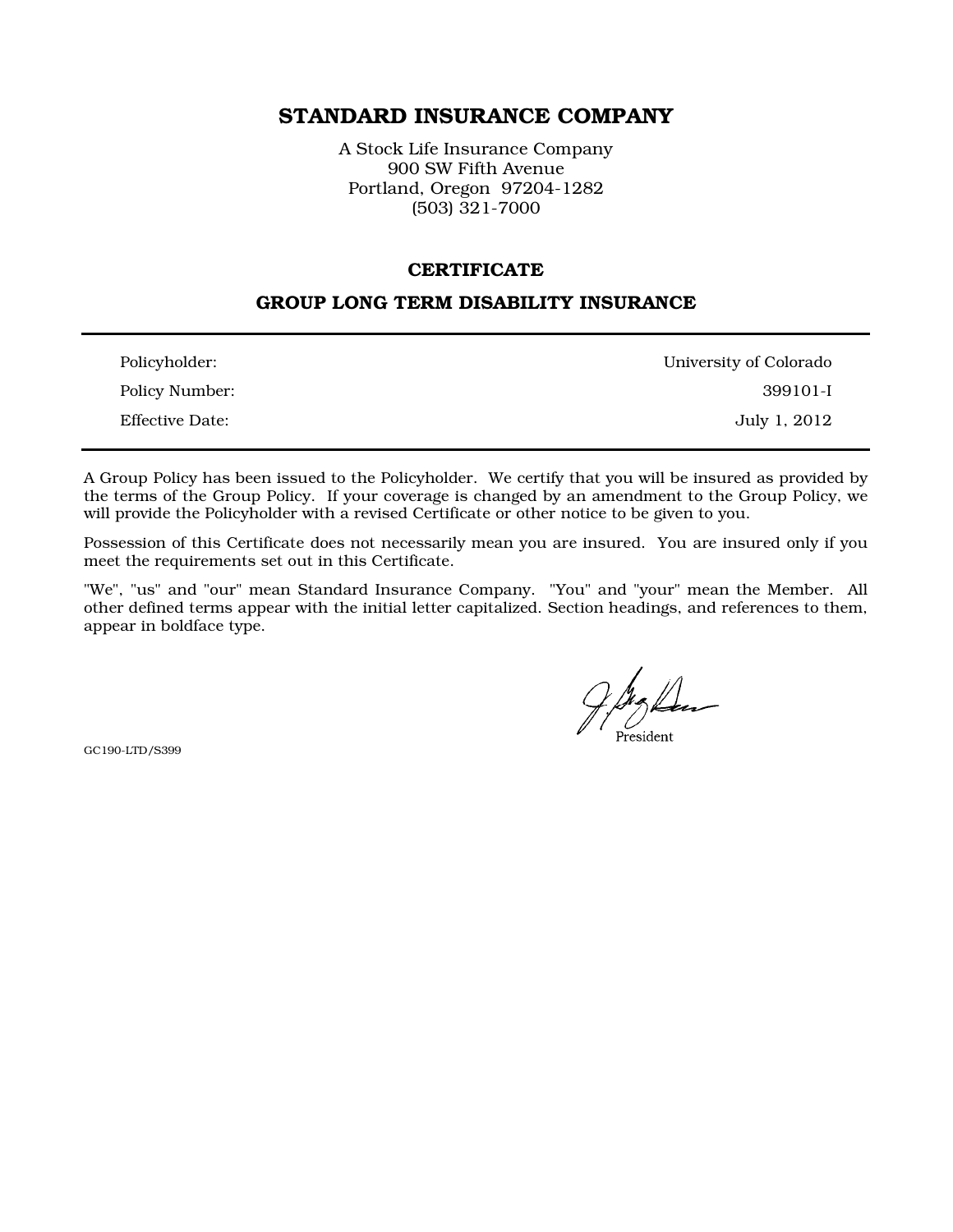# **Table of Contents**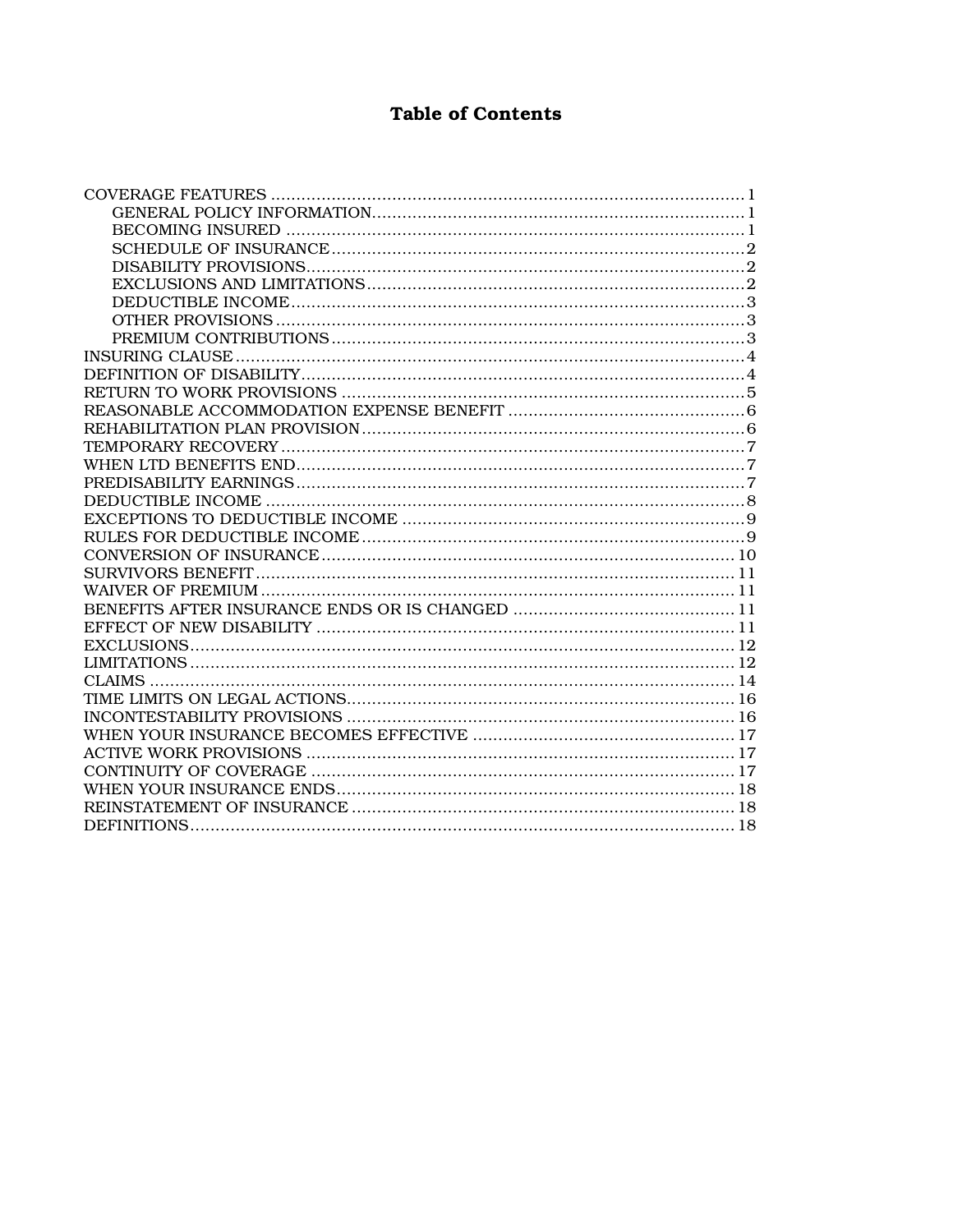# Index of Defined Terms

Active Work, Actively At Work, 17 Allowable Period, 7 Any Occupation, 5 Any Occupation Period, 2

Benefit Waiting Period, 2, 18

Civil Union Partner, 19 Contributory, 18 CPI-W, 19

Deductible Income, 8 Disability, 4 Disabled, 4 Domestic Partner, 19

Eligibility Waiting Period, 19 Employer(s), 1 Evidence of Insurability, 19

Group Policy, 19 Group Policy Effective Date, 1 Group Policy Number, 1

Hospital, 12

Indexed Predisability Earnings, 19 Injury, 19

Leave of Absence Provision, 3 Limitation Period, 2 LTD Benefit, 19

LTD Insurance, 19

Material Duties, 4, 5 Maximum Benefit Period, 2, 19 Member, 1 Mental Disorder, 12

Noncontributory, 19

Own Occupation, 4 Own Occupation Period, 2

Physical Disease, 19 Physician, 19 Policyholder, 1 Predisability Earnings, 7 Pregnancy, 19 Prior Plan, 19 Proof Of Loss, 14

Reasonable Accommodation Expense Benefit, 3, 6 Rehabilitation Plan, 6

Salary Continuation Offset, 3 Spouse, 19

Temporary Recovery, 7

War, 12 Work Earnings, 5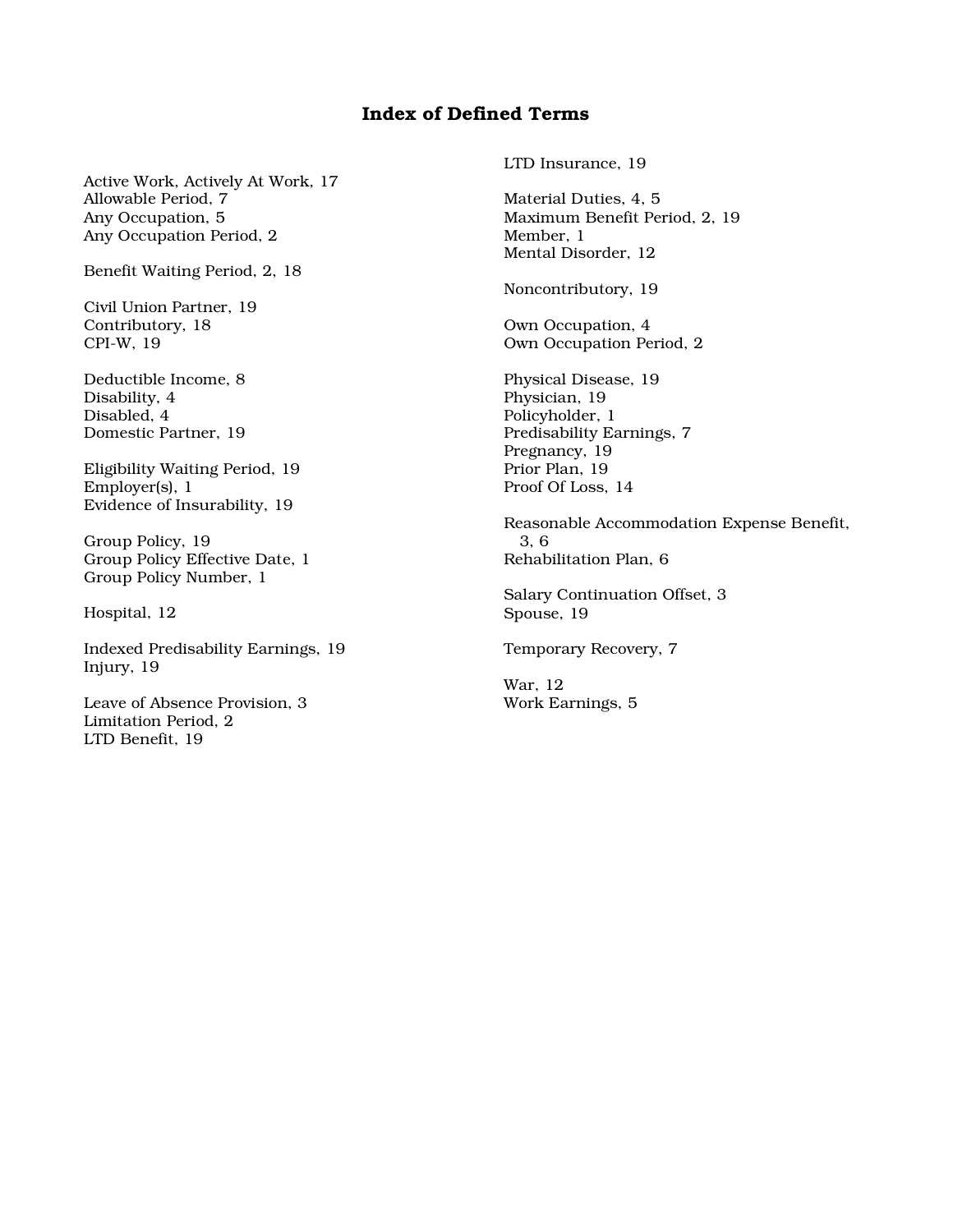### COVERAGE FEATURES

This section contains many of the features of your long term disability (LTD) insurance. Other provisions, including exclusions, limitations, and Deductible Income, appear in other sections. Please refer to the text of each section for full details. The Table of Contents and the Index of Defined Terms help locate sections and definitions.

### GENERAL POLICY INFORMATION

| Group Policy Number:         | 399101-I               |
|------------------------------|------------------------|
| Policyholder:                | University of Colorado |
| $Emplover(s)$ :              | University of Colorado |
| Group Policy Effective Date: | July 1, 2012           |
| Policy Issued in:            | Colorado               |

### BECOMING INSURED

To become insured you must: (a) Be a Member; (b) Complete your Eligibility Waiting Period; and (c) Meet the requirements in Active Work Provisions and When Your Insurance Becomes Effective.

| Definition of Member:              | You are a Member if your salary is paid the Employer and<br>you are:                                                                                                                                                                                            |  |
|------------------------------------|-----------------------------------------------------------------------------------------------------------------------------------------------------------------------------------------------------------------------------------------------------------------|--|
|                                    | 1. An employee under the state personnel system of the<br>State of Colorado:                                                                                                                                                                                    |  |
|                                    | 2. A regular classified employee of the Employer;                                                                                                                                                                                                               |  |
|                                    | 3. Actively At Work at least 30 hours each week (for<br>purposes of the Member definition, Actively At Work<br>will include regularly scheduled days off, holidays, or<br>vacation days, so long as the person is capable of<br>Active Work on those days); and |  |
|                                    | 4. A citizen or resident of the United States or Canada.                                                                                                                                                                                                        |  |
|                                    | You are not a Member if you are:                                                                                                                                                                                                                                |  |
|                                    | 1. A temporary or seasonal employee;                                                                                                                                                                                                                            |  |
|                                    | 2. A full-time member of the armed forces of any country;                                                                                                                                                                                                       |  |
|                                    | 3. A leased employee; or                                                                                                                                                                                                                                        |  |
|                                    | 4. An independent contractor.                                                                                                                                                                                                                                   |  |
| <b>Class Definition:</b>           | None                                                                                                                                                                                                                                                            |  |
| <b>Eligibility Waiting Period:</b> | You are eligible on the later of (A) the Group Policy<br>Effective Date, and (B) the first day of the calendar month<br>following the date you become a Member.                                                                                                 |  |
| Evidence of Insurability:          | Required to become insured under the Group Policy.<br>However, if you were insured under the Prior Plan on the<br>day before the effective date of your Employer's coverage<br>under the Group Policy, Evidence of Insurability is waived                       |  |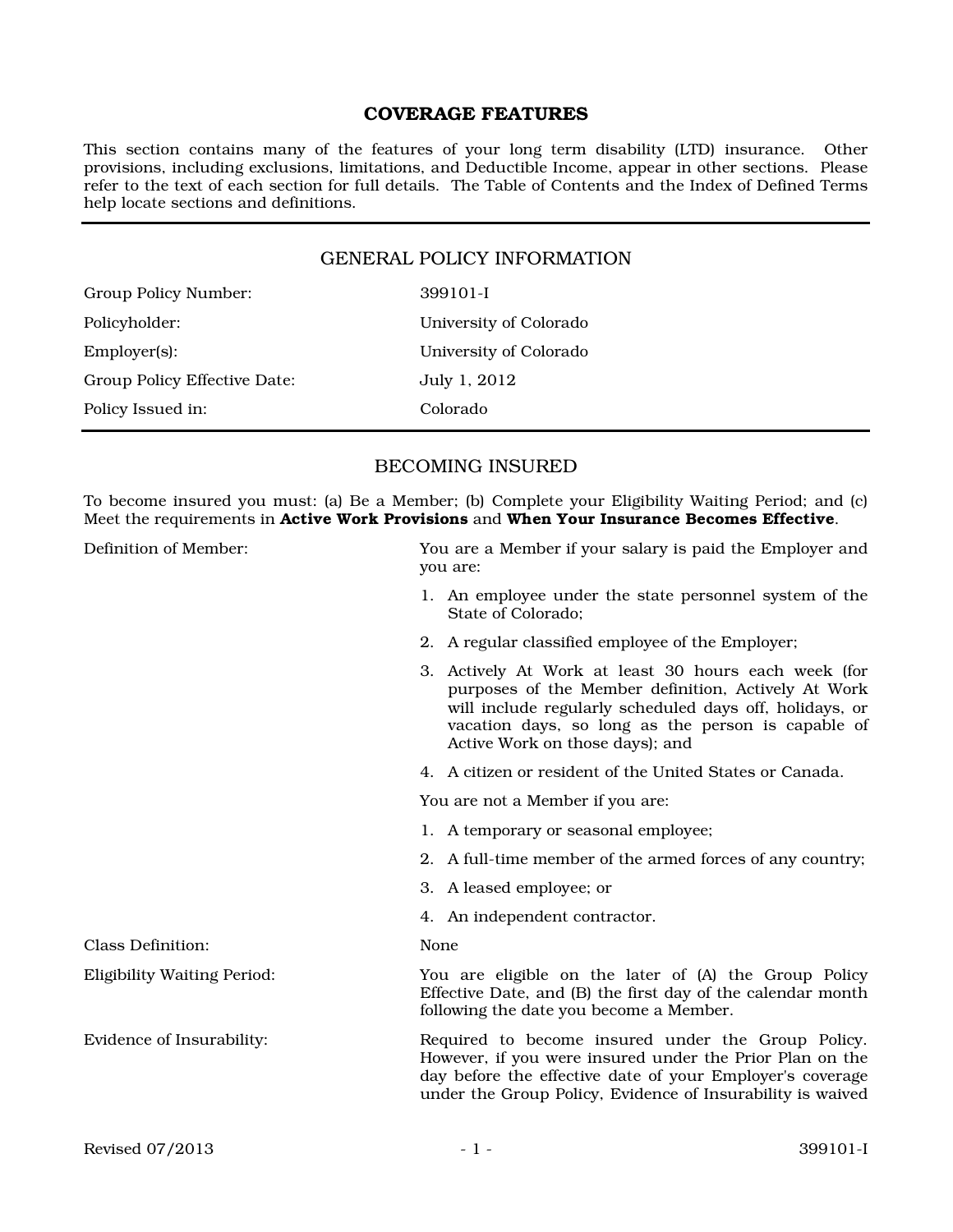for you on the effective date of your Employer's coverage under the Group Policy.

#### SCHEDULE OF INSURANCE

| LTD Benefit:                   | 60% of the first \$16,667 of your Predisability Earnings,<br>reduced by Deductible Income. |
|--------------------------------|--------------------------------------------------------------------------------------------|
| Maximum:                       | \$10,000 before reduction by Deductible Income.                                            |
| Minimum:                       | \$100                                                                                      |
| <b>Benefit Waiting Period:</b> | 180 days                                                                                   |
| Maximum Benefit Period:        | Determined by your age when Disability begins, as follows:                                 |
| Age                            | Maximum Benefit Period                                                                     |
|                                |                                                                                            |

#### DISABILITY PROVISIONS

| <b>Own Occupation Period:</b> | The first 18 months for which LTD Benefits are paid.                                   |
|-------------------------------|----------------------------------------------------------------------------------------|
| Any Occupation Period:        | From the end of the Own Occupation Period to the end of<br>the Maximum Benefit Period. |

## See **Definition of Disability** for more information.

## EXCLUSIONS AND LIMITATIONS

| Rehabilitation Limitation:                              | Yes       |
|---------------------------------------------------------|-----------|
| Mental Disorder Limitation:                             | Yes       |
| Limitation Period:                                      | 18 months |
| Alcohol Use, Alcoholism Or<br>Drug Use Limitation:      | Yes       |
| Limitation Period:                                      | 18 months |
| <b>Chronic Fatigue Conditions</b><br>Limitation:        | Yes       |
| Limitation Period:                                      | 18 months |
| Chemical And Environmental<br>Sensitivities Limitation: | Yes       |
| Limitation Period                                       | 18 months |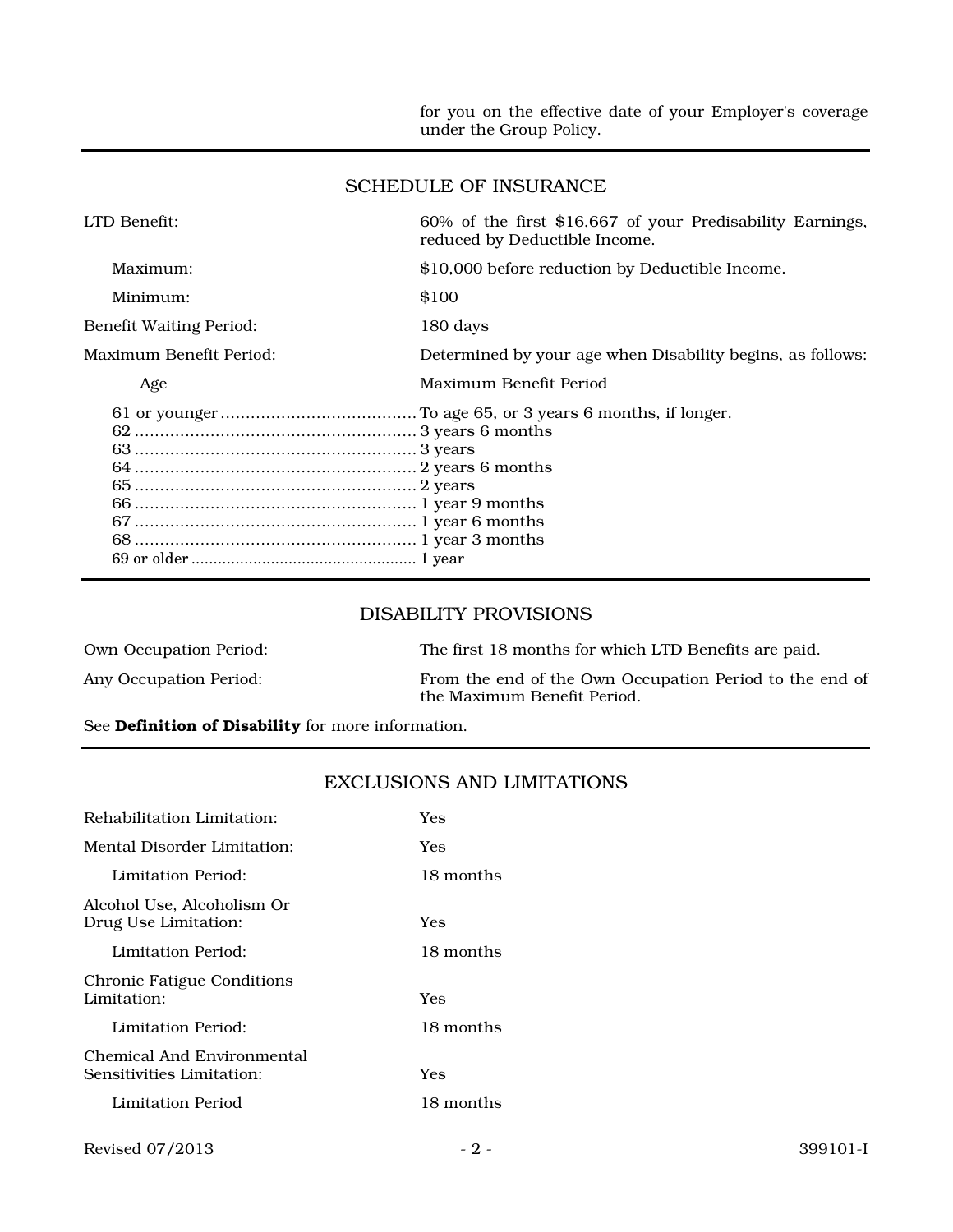Musculoskeletal And Connective Tissue Disorder Limitation: Yes

Limitation Period 18 months

See **Exclusions** and **Limitations** for this and other exclusions and limitations.

#### DEDUCTIBLE INCOME

| Social Security Offset:     | Full offset                                               |
|-----------------------------|-----------------------------------------------------------|
| Salary Continuation Offset: | Sick pay or other salary continuation paid to you by your |
|                             | Employer, but not including vacation pay.                 |

See Deductible Income for this and other Deductible Income.

#### OTHER PROVISIONS

Estate Payment Allowed: No

Conversion of Insurance: Yes

Reasonable Accommodation

Predisability Earnings

Earnings Period for Incentive Pay, Matching Pay Differentials, and Temporary Pay Differentials paid under Discretionary Pay (see<br>Predisability Earnings):

Survivors Benefit Amount: A lump sum equal to 3 times your monthly LTD Benefit without reduction by Deductible Income.

Leave of Absence Provision: Insurance is continued during an approved leave of absence scheduled to last 30 days or less.

> The expenses incurred for the reasonable accommodation or \$25,000, whichever is less.

based on: Earnings in effect on your last full day of Active Work.

Averaged over the preceding twelve calendar months, or over the period of your employment if less than twelve months.

#### PREMIUM CONTRIBUTIONS

Insurance is: Contributory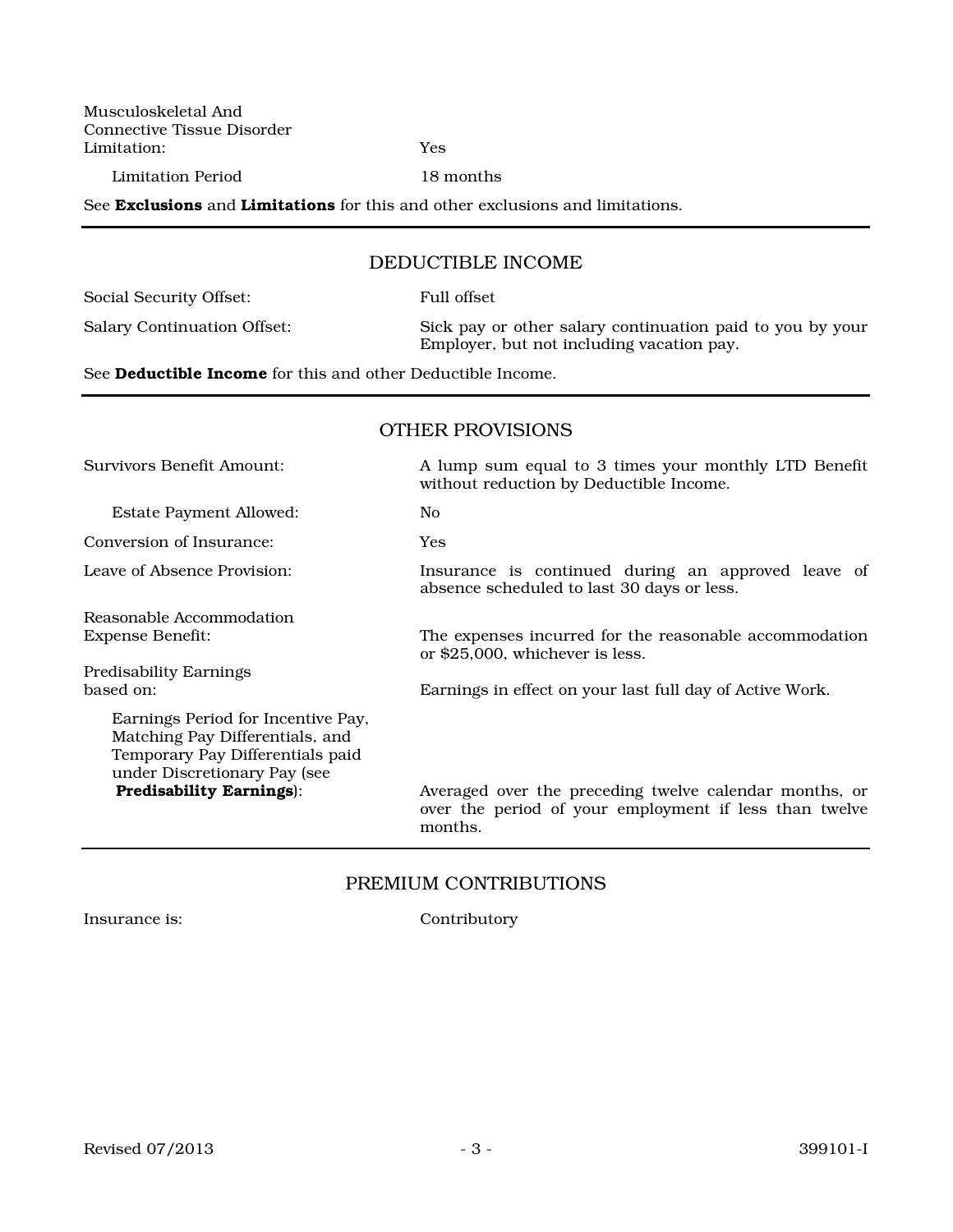### INSURING CLAUSE

If you become Disabled while insured under the Group Policy, we will pay LTD Benefits according to the terms of the Group Policy after we receive satisfactory Proof Of Loss.

LT.IC.01

### DEFINITION OF DISABILITY

You are Disabled if you meet the following definitions during the periods they apply:

- A. Own Occupation Definition of Disability.
- B. Any Occupation Definition of Disability.
- A. Own Occupation Definition Of Disability

During the Benefit Waiting Period and the Own Occupation Period you are required to be Disabled only from your Own Occupation.

You are Disabled from your Own Occupation if, as a result of Physical Disease, Injury, Pregnancy or Mental Disorder:

- 1. You are unable to perform with reasonable continuity the Material Duties of your Own Occupation; and
- 2. You suffer a loss of at least 20% in your Indexed Predisability Earnings when working in your Own Occupation.

Note: You are not Disabled merely because your right to perform your Own Occupation is restricted, including a restriction or loss of license.

During the Own Occupation Period you may work in another occupation while you meet the Own Occupation Definition of Disability. However, you will no longer be Disabled when your Work Earnings from another occupation exceed 80% of your Indexed Predisability Earnings.

Your Work Earnings may be Deductible Income. See Return To Work Provisions and Deductible Income.

Own Occupation means any employment, business, trade, profession, calling or vocation that involves Material Duties of the same general character as the occupation you are regularly performing for your Employer when Disability begins. In determining your Own Occupation, we are not limited to looking at the way you perform your job for your Employer, but we may also look at the way the occupation is generally performed in the national economy. If your Own Occupation involves the rendering of professional services and you are required to have a professional or occupational license in order to work, your Own Occupation is as broad as the scope of your license.

Material Duties means the essential tasks, functions and operations, and the skills, abilities, knowledge, training and experience, generally required by employers from those engaged in a particular occupation that cannot be reasonably modified or omitted. In no event will we consider working an average of more than 40 hours per week to be a Material Duty.

B. Any Occupation Definition Of Disability

During the Any Occupation Period you are required to be Disabled from all occupations.

You are Disabled from all occupations if, as a result of Physical Disease, Injury, Pregnancy or Mental Disorder, you are unable to perform with reasonable continuity the Material Duties of Any Occupation.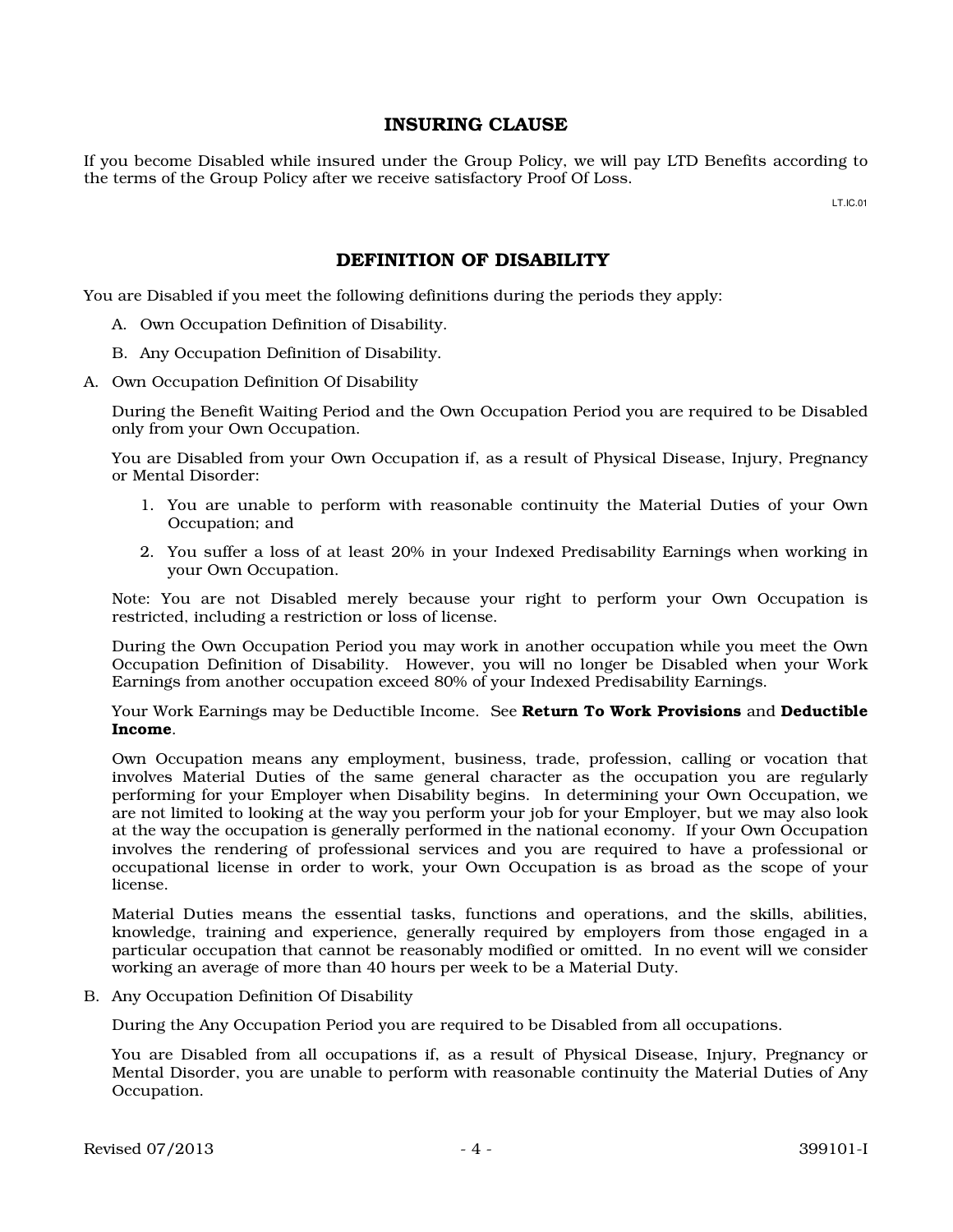Any Occupation means any occupation or employment which you are able to perform, whether due to education, training, or experience, which is available at one or more locations in the national economy and in which you can be expected to earn at least 60% of your Indexed Predisability Earnings within twelve months following your return to work, regardless of whether you are working in that or any other occupation.

Material Duties means the essential tasks, functions and operations, and the skills, abilities, knowledge, training and experience, generally required by employers from those engaged in a particular occupation that cannot be reasonably modified or omitted. In no event will we consider working an average of more than 40 hours per week to be a Material Duty.

Your Own Occupation Period and Any Occupation Period are shown in the **Coverage Features**.

LT.DD.01X

#### RETURN TO WORK PROVISIONS

A. Return To Work Responsibility

During the Own Occupation Period no LTD Benefits will be payable for any period when you are able to work in your Own Occupation and able to earn at least 40% of your Indexed Predisability Earnings, but you elect not to work.

During the Any Occupation Period, no LTD Benefits will be payable for any period when you are able to work in Any Occupation and able to earn at least 40% of your Indexed Predisability Earnings, but you elect not to work.

B. Return To Work Incentive

You may serve your Benefit Waiting Period while working if you meet the Own Occupation Definition of Disability.

You are eligible for the Return To Work Incentive on the first day you work after the Benefit Waiting Period if LTD Benefits are payable on that date. The Return To Work Incentive changes 24 months after that date, as follows:

- 1. During the first 24 months, your Work Earnings will be Deductible Income as determined in a., b. and c.
	- a. Determine the amount of your LTD Benefit as if there were no Deductible Income, and add your Work Earnings to that amount.
	- b. Determine 100% of your Indexed Predisability Earnings.
	- c. If a. is greater than b., the difference will be Deductible Income.
- 2. After those first 24 months, one-half of your Work Earnings will be Deductible Income.
- C. Work Earnings Definition

Work Earnings means your gross monthly earnings from work you perform while Disabled, plus the earnings you could receive if you worked as much as you are able to, considering your Disability, in work that is reasonably available:

- a. in your Own Occupation during the Own Occupation Period; and
- b. in Any Occupation during the Any Occupation Period.

Work Earnings includes earnings from your Employer, any other employer, or self-employment, and any sick pay, vacation pay, annual or personal leave pay or other salary continuation earned or accrued while working.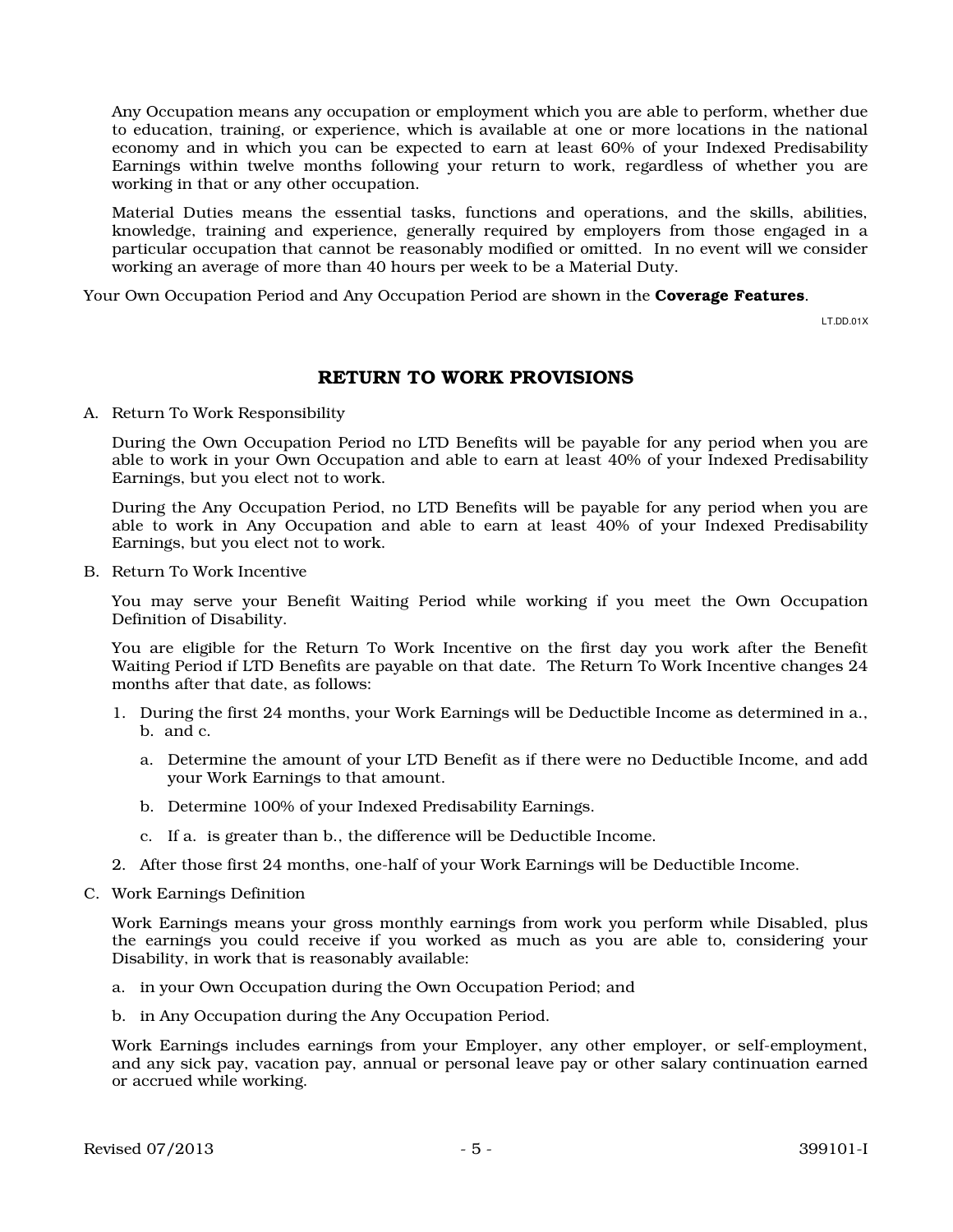Earnings from work you perform will be included in Work Earnings when you have the right to receive them. If you are paid in a lump sum or on a basis other than monthly, we will prorate your Work Earnings over the period of time to which they apply. If no period of time is stated, we will use a reasonable one.

In determining your Work Earnings we:

- 1. Will use the financial accounting method you use for income tax purposes, if you use that method on a consistent basis.
- 2. Will not be limited to the taxable income you report to the Internal Revenue Service.
- 3. May ignore expenses under section 179 of the IRC as a deduction from your gross earnings.
- 4. May ignore depreciation as a deduction from your gross earnings.
- 5. May adjust the financial information you give us in order to clearly reflect your Work Earnings.

If we determine that your earnings vary substantially from month to month, we may determine your Work Earnings by averaging your earnings over the most recent three-month period. During the Own Occupation Period you will no longer be Disabled when your average Work Earnings over the last three months exceed 80% of your Indexed Predisability Earnings. During the Any Occupation Period you will no longer be Disabled when your average Work Earnings over the last three months exceed 60% of your Indexed Predisability Earnings.

LT.RW.01X

### REASONABLE ACCOMMODATION EXPENSE BENEFIT

If you are Disabled and return to work in any occupation for any employer, not including self employment, as a result of a reasonable accommodation made by such employer, we will pay that employer a Reasonable Accommodation Expense Benefit as shown in the Coverage Features.

The Reasonable Accommodation Expense Benefit is payable only if the reasonable accommodation is approved by us in writing prior to its implementation.

### REHABILITATION PLAN PROVISION

While you are Disabled you may qualify to participate in a Rehabilitation Plan. Rehabilitation Plan means a written plan, program or course of vocational training or education that is intended to prepare you to return to work.

To participate in a Rehabilitation Plan you must apply on our forms or in a letter to us. The terms, conditions and objectives of the plan must be accepted by you and approved by us in advance. We have the sole discretion to approve your Rehabilitation Plan.

An approved Rehabilitation Plan may include our payment of some or all of the expenses you incur in connection with the plan, including:

- a. Training and education expenses.
- b. Family care expenses.
- c. Job-related expenses.
- d. Job search expenses.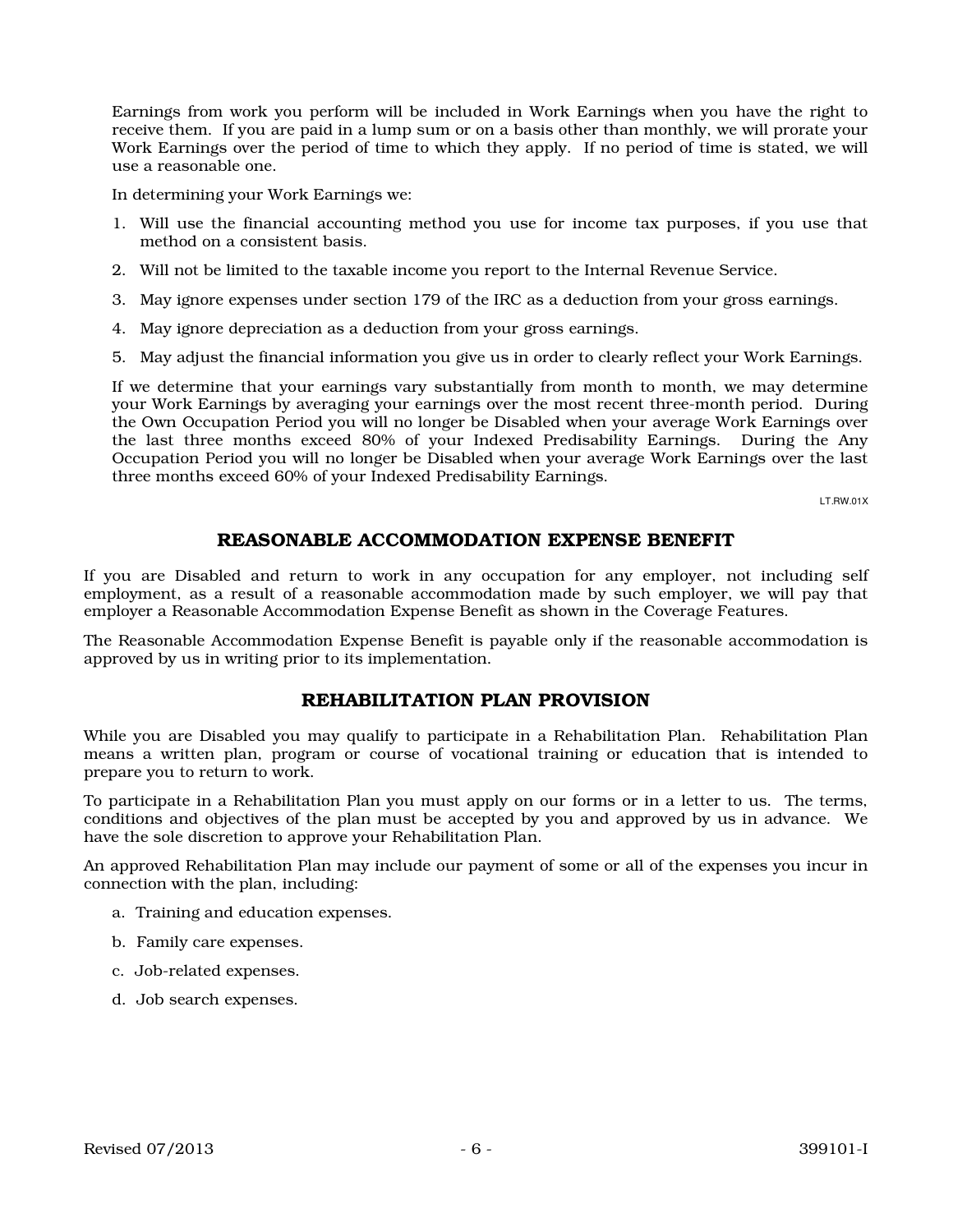#### TEMPORARY RECOVERY

You may temporarily recover from your Disability, and then become Disabled again from the same cause or causes, without having to serve a new Benefit Waiting Period. Temporary Recovery means you cease to be Disabled for no longer than the applicable Allowable Period.

A. Allowable Periods

- 1. During the Benefit Waiting Period: a total of 30 days of recovery.
- 2. During the Maximum Benefit Period: 180 consecutive days for each period of recovery.
- B. Effect Of Temporary Recovery

If your Temporary Recovery does not exceed the Allowable Periods, 1 through 5 below will apply.

- 1. The Predisability Earnings used to determine your LTD Benefit will not change.
- 2. The period of Temporary Recovery will not count toward your Benefit Waiting Period, your Maximum Benefit Period or your Own Occupation Period.
- 3. No LTD Benefits will be payable for the period of Temporary Recovery.
- 4. No LTD Benefits will be payable after benefits become payable to you under any other group long term disability insurance policy under which you become insured during your period of Temporary Recovery.
- 5. Except as stated above, the provisions of the Group Policy will be applied as if there had been no interruption of your Disability.

LT.TR.08X

#### WHEN LTD BENEFITS END

Your LTD Benefits end automatically on the earliest of 1 through 4 below.

- 1. The date you are no longer Disabled.
- 2. The date your Maximum Benefit Period ends.
- 3. The date you die.
- 4. The date benefits become payable under any other group long term disability insurance policy under which you become insured during a period of Temporary Recovery.

LT.BE.01

### PREDISABILITY EARNINGS

Your Predisability Earnings will be based on your earnings in effect on your last full day of Active Work unless a different date applies (see the **Coverage Features**). Any subsequent change in your earnings will not affect your Predisability Earnings.

Predisability Earnings means your monthly rate of earnings from your Employer, including:

- 1. Contributions you make through a salary reduction agreement with your Employer to:
	- a. An Internal Revenue Code (IRC) Section 401(k), 403(b), 408(k), or 457 deferred compensation arrangement; or
	- b. An executive nonqualified deferred compensation arrangement.
- 2. Incentive Pay, matching pay differentials and temporary pay differentials paid under Discretionary Pay averaged over the Earnings Period shown in the **Coverage Features**, or over the period of your employment if less than the Earnings Period.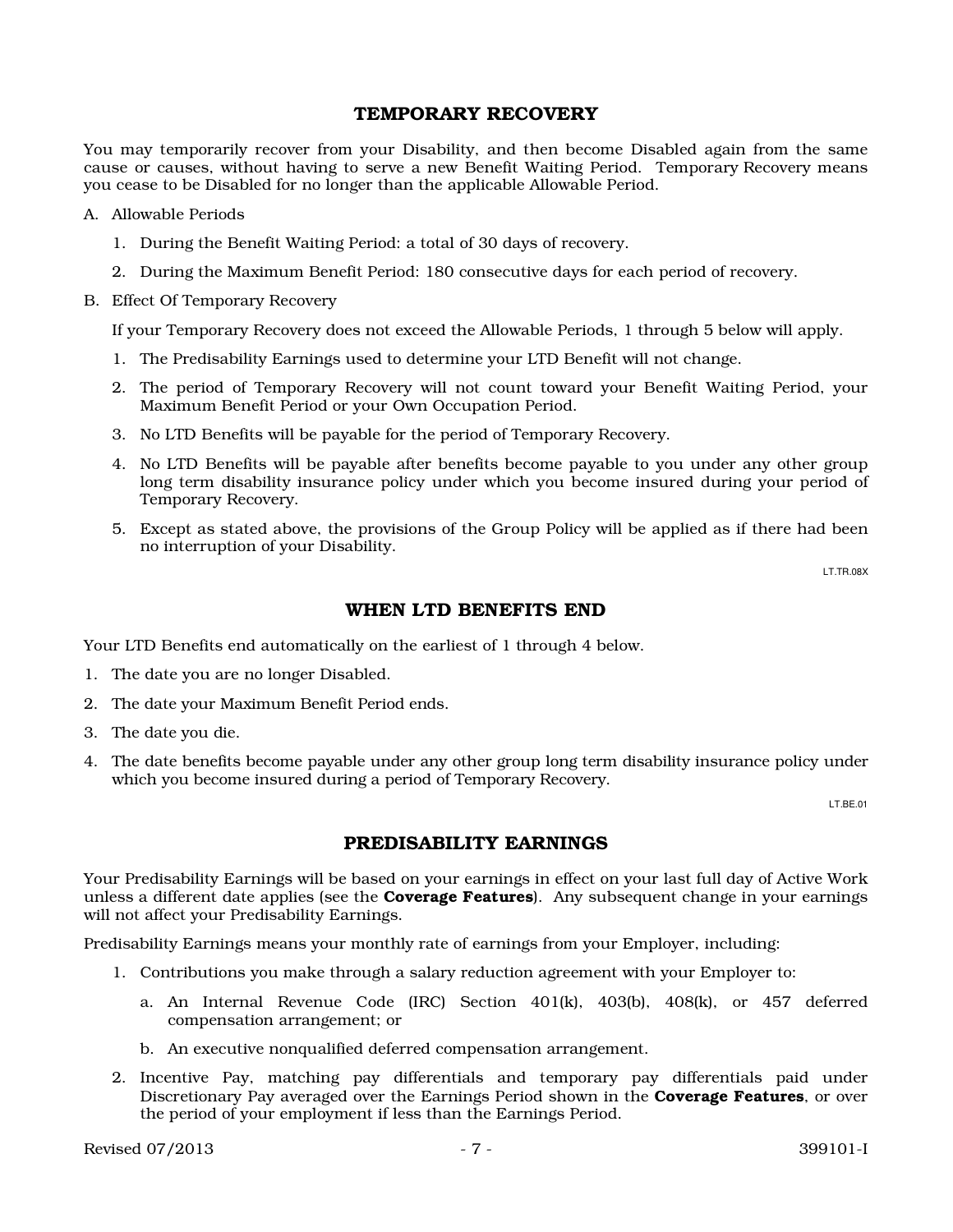- 3. Shift differential pay averaged over the current calendar year and the preceding calendar year (or over your period of employment if you have not been employed for a full calendar year).
- 4. Your contributions to the Public Employees Retirement Association (PERA).
- 5. Amounts contributed to your fringe benefits according to a salary reduction agreement under an IRC Section 125 plan.

Predisability Earnings does not include:

- 1. Bonuses.
- 2. Overtime pay.
- 3. Your Employer's contributions to any deferred compensation arrangement or pension plan (including PERA).
- 4. Any other extra compensation.

If you are paid on an annual contract basis, your monthly rate of earnings is one-twelfth (1/12th) of your annual contract salary.

If you are paid hourly, your monthly rate of earnings is based on your hourly pay rate multiplied by the number of hours you are regularly scheduled to work per month, but not more than 40 hours per week. If you do not have regular work hours, your monthly rate of earnings is based on the average number of hours you worked per month during the preceding 12 calendar months (or during your period of employment if less than 12 calendar months), but not more than 40 hours per week.

LT.PD.16X

#### DEDUCTIBLE INCOME

Subject to **Exceptions To Deductible Income**, Deductible Income means:

- 1. Sick pay or other salary continuation as shown in the **Coverage Features**.
- 2. Your Work Earnings, as described in the Return To Work Incentive.
- 3. Any amount you receive or are eligible to receive because of your disability under any workers' compensation law or similar law, including amounts for partial or total disability, whether permanent, temporary, or vocational.
- 4. Any amount you, your Spouse, or your children under age 18 receive or are eligible to receive because of your disability or retirement under:
	- a. The Federal Social Security Act;
	- b. The Canada Pension Plan;
	- c. The Quebec Pension Plan; or
	- d. Any similar plan or act.

Benefits your Spouse or children receive or are eligible to receive because of your disability are Deductible Income regardless of marital status, custody, or place of residence.

Full offset: Both the primary benefit (the benefit awarded to you) and dependents benefits are Deductible Income.

- 5. Any amount you receive or are eligible to receive because of your disability under any state disability income benefit law or similar law.
- 6. Any amount you receive or are eligible to receive because of your disability under any other group insurance coverage.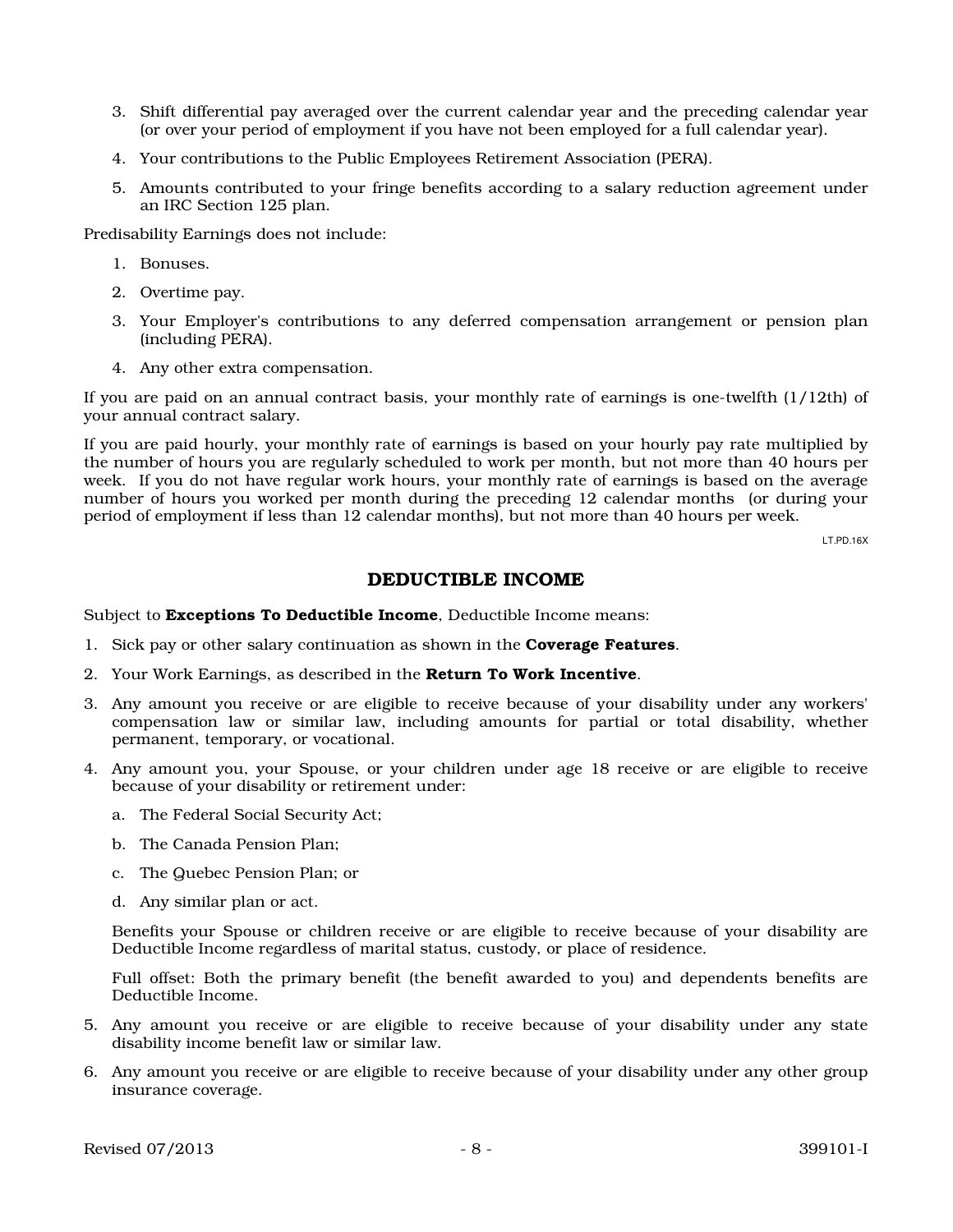- 7. Any earnings or compensation included in Predisability Earnings which you receive or are eligible to receive while LTD Benefits are payable.
- 8. Benefits you receive or are eligible to receive from any disability or retirement plan under which you are covered as a result of your employment with your Employer, including a public employee retirement system, a state teacher retirement system, and a plan arranged and maintained by a union or employee association for the benefit of its members (such as the Colorado Association of Public Employees).

If any of these plans has two or more payment options, the option which comes closest to providing you a monthly income for life with no survivors benefit will be Deductible Income, even if you choose a different option.

- 9. Any benefits you receive because of your disability under the Colorado Auto Accident Reparations Act (No-Fault).
- 10. Any amount you receive by compromise, settlement, or other method as a result of a claim for any of the above, whether disputed or undisputed.

LT.DI.02X

### EXCEPTIONS TO DEDUCTIBLE INCOME

Deductible Income does not include:

- 1. Any cost of living increase in any Deductible Income other than Work Earnings, if the increase becomes effective while you are Disabled and while you are eligible for the Deductible Income.
- 2. Reimbursement for hospital, medical, or surgical expense.
- 3. Reasonable attorneys fees incurred in connection with a claim for Deductible Income.
- 4. Benefits from any individual disability insurance policy.
- 5. California Workers' Compensation benefits for permanent total or permanent partial disability.
- 6. Early retirement benefits under the Federal Social Security Act which are not actually received.
- 7. Group credit or mortgage disability insurance benefits.
- 8. Accelerated death benefits paid under a life insurance policy.
- 9. Benefits from a through h below:
	- a. Profit sharing plan.
	- b. Thrift or savings plan.
	- c. Deferred compensation plan.
	- d. Plan under IRC Section 401(k), 408(k), or 457.
	- e. Individual Retirement Account (IRA).
	- f. Tax Sheltered Annuity (TSA) under IRC Section 403(b).
	- g. Stock ownership plan.
	- h. Keogh (HR-10) plan.

LT.ED.06

#### RULES FOR DEDUCTIBLE INCOME

A. Monthly Equivalents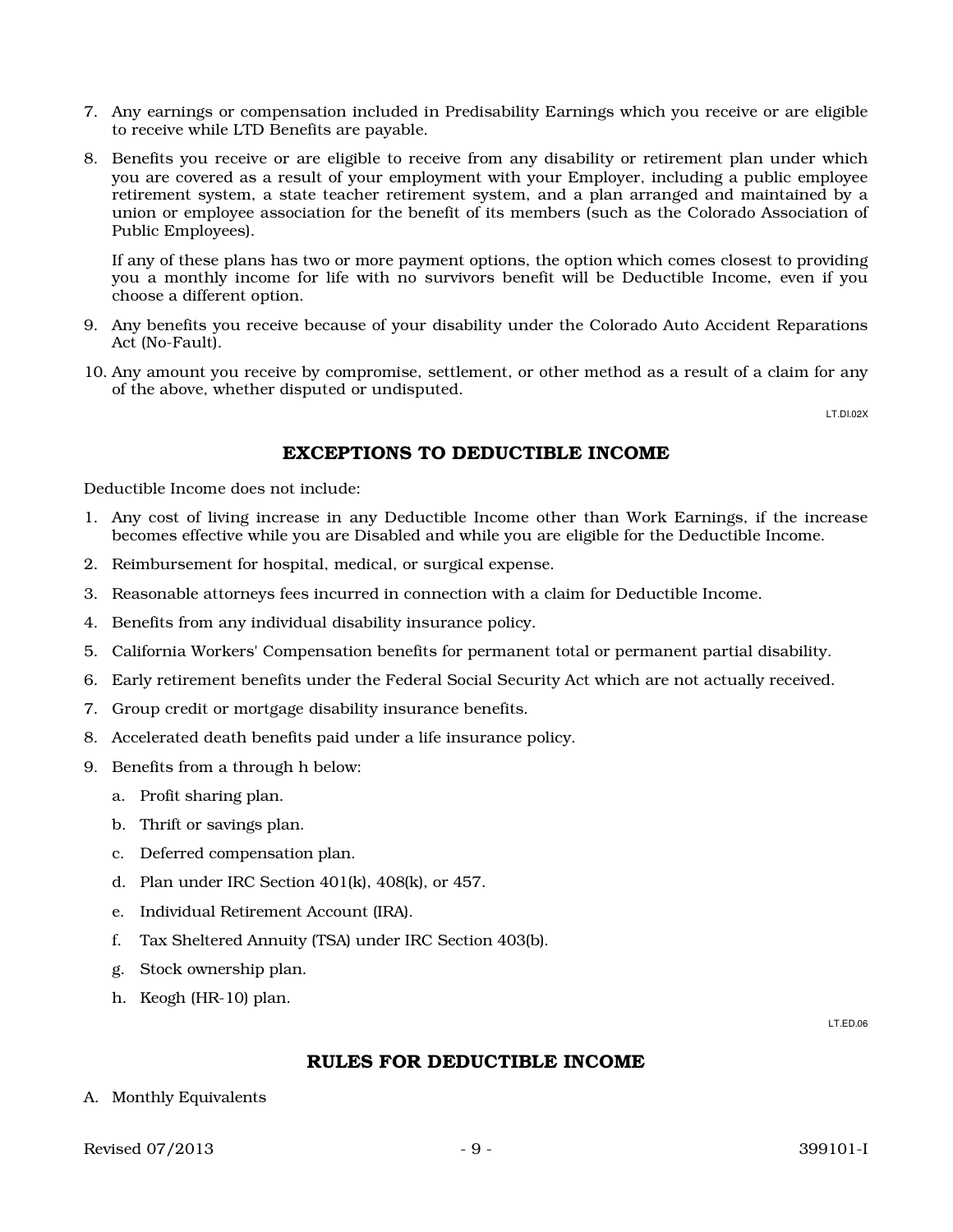Each month we will determine your LTD Benefit using the Deductible Income for the same monthly period, even if you actually receive the Deductible Income in another month.

If you are paid Deductible Income in a lump sum or by a method other than monthly, we will determine your LTD Benefit using a prorated amount. We will use the period of time to which the Deductible Income applies. If no period of time is stated, we will use a reasonable one.

B. Your Duty To Pursue Deductible Income

You must pursue Deductible Income for which you may be eligible. We may ask for written documentation of your pursuit of Deductible Income. You must provide it within 60 days after we mail you our request. Otherwise, we may reduce your LTD Benefits by the amount we estimate you would be eligible to receive upon proper pursuit of the Deductible Income.

C. Pending Deductible Income

We will not deduct pending Deductible Income until it becomes payable. You must notify us of the amount of the Deductible Income when it is approved. You must repay us for the resulting overpayment of your claim.

D. Overpayment Of Claim

We will notify you of the amount of any overpayment of your claim under any group disability insurance policy issued by us. You must immediately repay us. You will not receive any LTD Benefits until we have been repaid in full. In the meantime, any LTD Benefits paid, including the Minimum LTD Benefit, will be applied to reduce the amount of the overpayment. We may charge you interest at the legal rate for any overpayment which is not repaid within 30 days after we first mail you notice of the amount of the overpayment.

LT.RU.01

### CONVERSION OF INSURANCE

When your insurance ends, you may buy LTD conversion insurance if you meet 1 through 5 below.

- 1. Your insurance ends for a reason other than:
	- a. Termination or amendment of the Group Policy; or
	- b. Your failure to make a required premium contribution.
- 2. You were insured under your Employer's long term disability insurance plan for at least one year as of the date your insurance ended.
- 3. You are not Disabled on the date your insurance ends.
- 4. You are a citizen or resident of the United States or Canada.
- 5. You apply in writing and pay the first premium for LTD conversion insurance within 31 days after your insurance ends.

Your LTD conversion insurance becomes effective on the day after your insurance ends.

The maximum LTD conversion insurance benefit you may select is the smallest of:

- 1. \$4,000 (however, if you provide satisfactory Evidence Of Insurability, this upper limit may be as high as \$8,000);
- 2. 60% of your insured Predisability Earnings on the date your insurance ended; and
- 3. The LTD Benefit payable if you had become Disabled on the day before your insurance ended and you had no Deductible Income.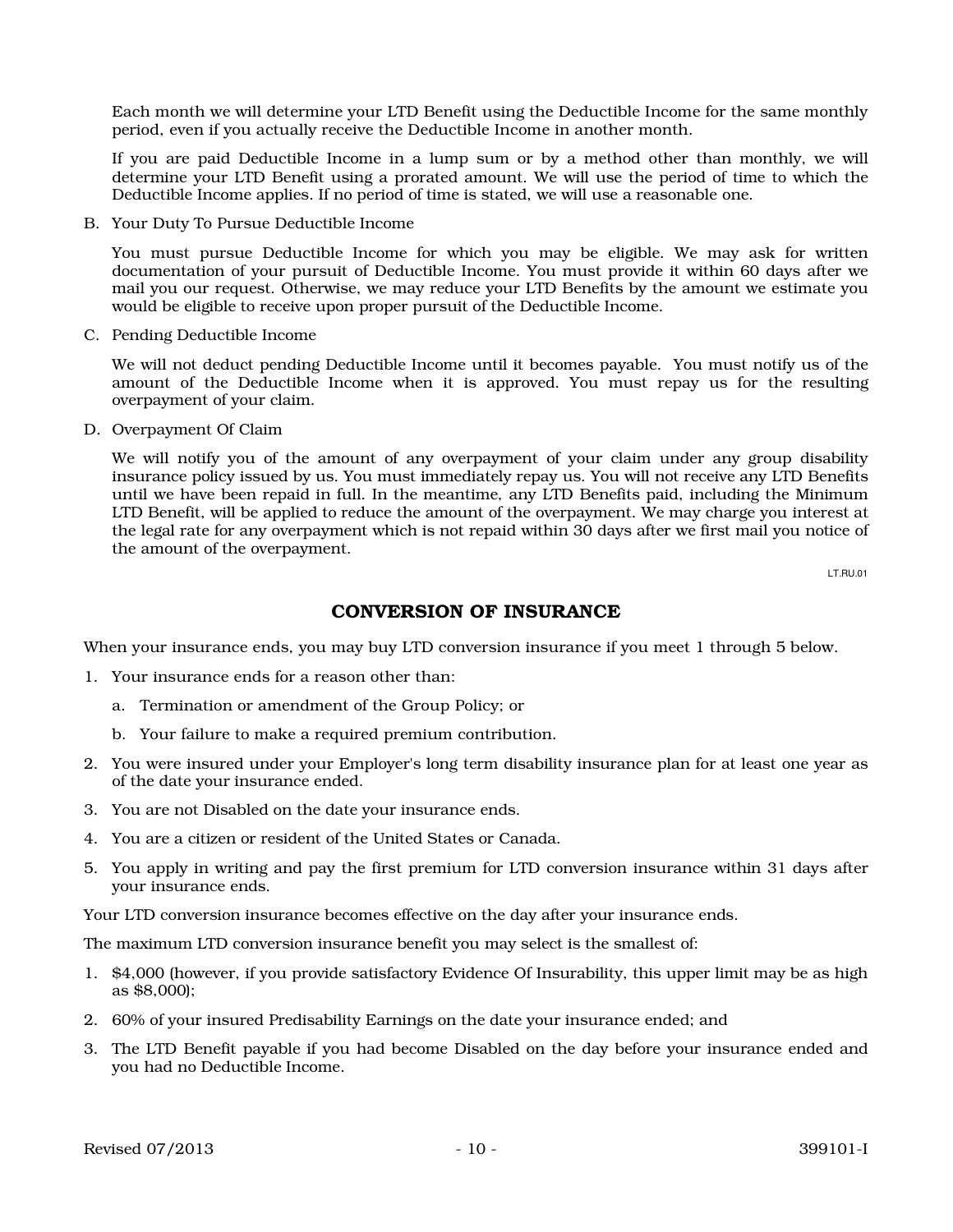The maximum LTD conversion insurance benefit is reduced by deductible income. The certificate we will issue to you when your LTD conversion insurance becomes effective will contain other provisions which will also differ from the Group Policy.

LT.CV.01

### SURVIVORS BENEFIT

If you die while LTD Benefits are payable, we will pay a Survivors Benefit according to 1 through 4 below.

- 1. The amount of the Survivors Benefit is shown in the **Coverage Features**.
- 2. The Survivors Benefit will first be applied to reduce any overpayment of your claim.
- 3. The Survivors Benefit will be paid at our option to any one or more of the following:
	- a. Your surviving Spouse;
	- b. Your surviving unmarried children under age 25; or
	- c. Any person providing the care and support of any of them.
- 4. If you are not survived by a Spouse or an unmarried child under age 25, no Survivors Benefit will be paid unless payment to your estate is allowed as stated in the **Coverage Features.**

LT.SB.01

### WAIVER OF PREMIUM

Your insurance will continue without payment of premiums while LTD Benefits are payable.

T.WP.01

## BENEFITS AFTER INSURANCE ENDS OR IS CHANGED

Your right to receive LTD Benefits for a period of Disability which begins while you are insured will not be affected by:

- 1. Termination of the Group Policy after you become Disabled;
- 2. Termination of your insurance while the Group Policy remains in force; or
- 3. Any amendment to the Group Policy approved after the date you become Disabled.

LT.BA.01

### EFFECT OF NEW DISABILITY

If a period of Disability is extended by a new cause while LTD Benefits are payable, LTD Benefits will continue while you remain Disabled. However, 1 and 2 apply.

- 1. LTD Benefits will not continue beyond the end of the original Maximum Benefit Period.
- 2. All provisions of the Group Policy, including the **Exclusions** and **Limitations** sections, will apply to the new cause of Disability.

LT.ND.01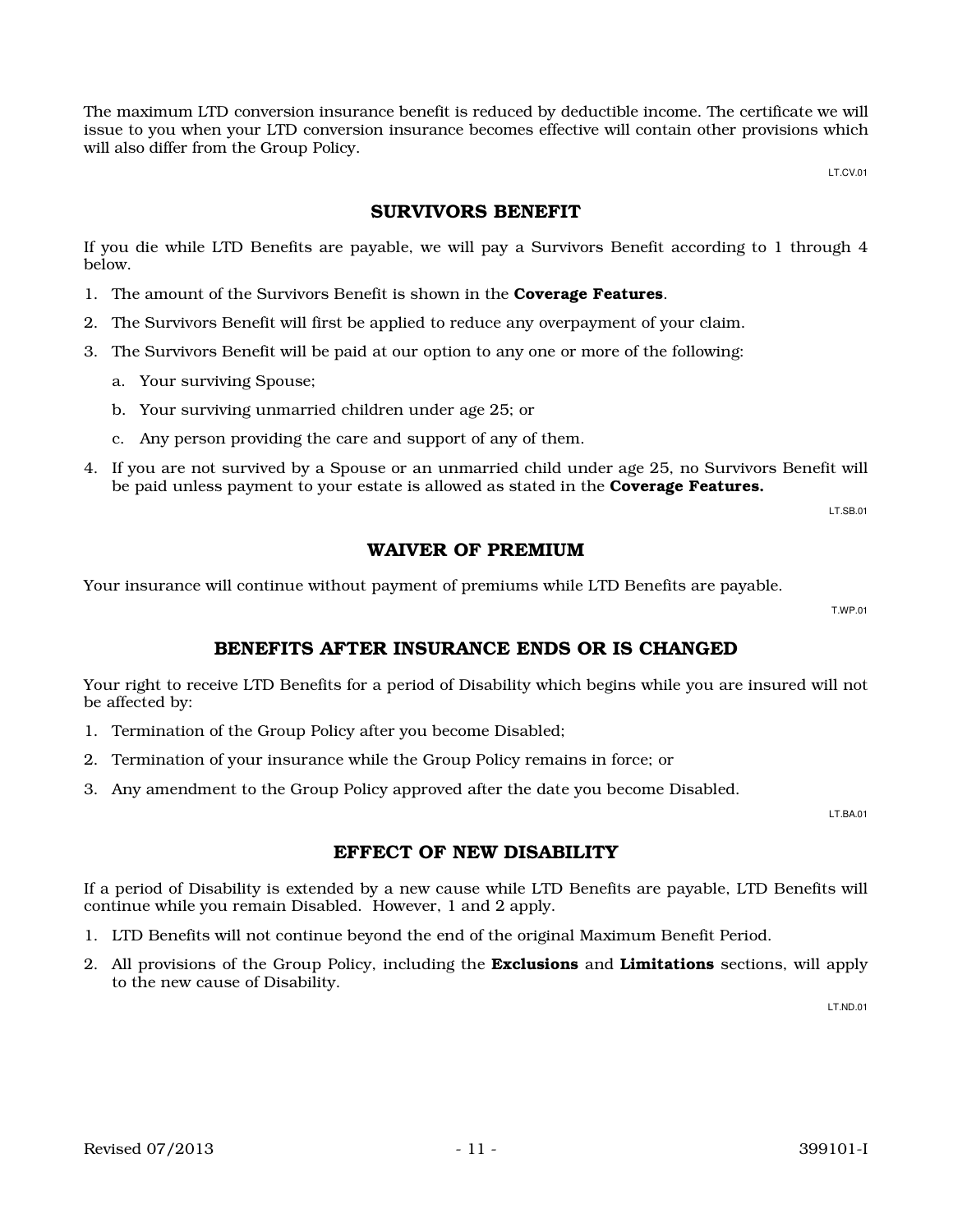#### EXCLUSIONS

#### A. War

You are not covered for a Disability caused or contributed to by War or any act of War. War means declared or undeclared war, whether civil or international, and any substantial armed conflict between organized forces of a military nature.

B. Intentionally Self-Inflicted Injury

You are not covered for a Disability caused or contributed to by an intentionally self-inflicted injury, while sane.

LT.EX.01X

### LIMITATIONS

#### A. Care Of A Physician

You must be under the ongoing care of a Physician in the appropriate specialty as determined by us, during the Benefit Waiting Period. No LTD Benefits will be paid for any period of Disability when you are not under the ongoing care of a Physician in the appropriate specialty as determined by us.

B. Mental Disorder

Payment of LTD Benefits is limited to the Mental Disorder Limitation Period shown in the Coverage Features for each period of continuous Disability caused or contributed to by a Mental Disorder. However, if you are confined in a Hospital at the end of the Limitation Period, this limitation will not apply while you are continuously confined.

Mental Disorder means any mental, emotional, behavioral, psychological, personality, cognitive, mood or stress-related abnormality, disorder, disturbance, dysfunction or syndrome, regardless of cause, including any biological or biochemical disorder or imbalance of the brain. Mental Disorder includes, but is not limited to, bipolar affective disorder, organic brain syndrome, schizophrenia, psychotic illness, manic depressive illness, depression and depressive disorders, or anxiety and anxiety disorders.

Hospital means a legally operated hospital providing full-time medical care and treatment under the direction of a full-time staff of licensed Physicians. Rest homes, skilled nursing facilities, nursing homes, convalescent homes, homes for the aged, and facilities primarily affording custodial, educational, or rehabilitative care are not Hospitals.

C. Alcohol Use, Alcoholism Or Drug Use

Payment of LTD Benefits is limited to the Alcohol Use, Alcoholism Or Drug Use Limitation Period shown in Coverage Features during your entire lifetime for a Disability caused or contributed to by your use of alcohol, alcoholism, use of any drug, including hallucinogens, or drug addiction.

D. Rehabilitation

No LTD Benefits will be paid for any period of Disability when you are not participating in good faith in a plan, program or course of medical treatment or vocational training or education approved by us unless your Disability prevents you from participating.

E. Musculoskeletal And Connective Tissue Disorder

Payment of LTD Benefits is limited to the Musculoskeletal And Connective Tissue Disorder Limitation Period shown in **Coverage Features** during your entire lifetime for a Disability caused or contributed to by musculoskeletal or connective tissue disorders including, but not limited to:

1. Any disease or disorder of the cervical, thoracic, or lumbosacral back and its surrounding soft tissue.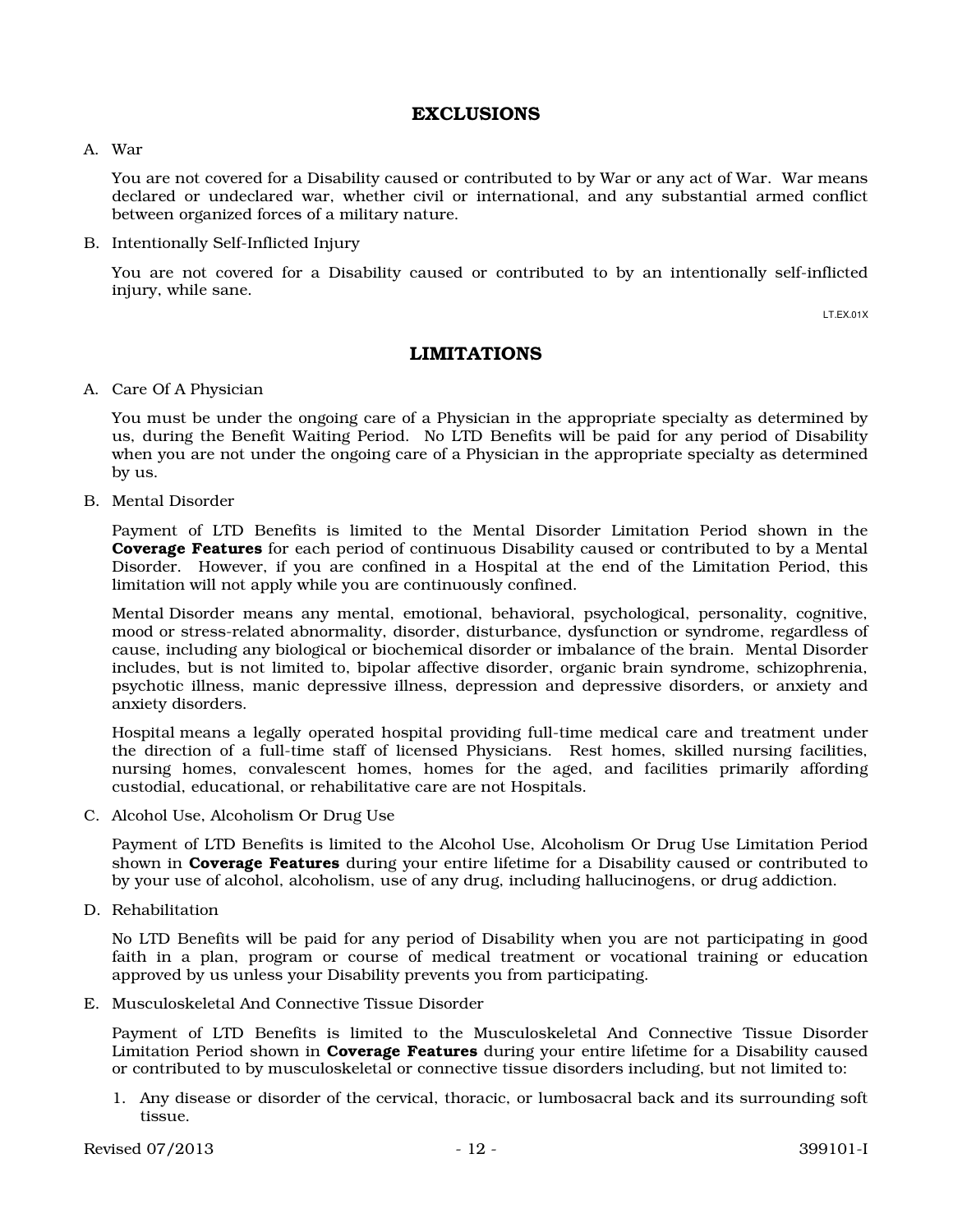- 2. Sprains or strains of joints or muscles.
- 3. Carpal tunnel or repetitive motion syndrome.
- 4. Fibromyalgia.
- 5. Temporomandibular joint or craniomandibular joint disorder.
- 6. Myofascial pain.
- 7. Arthritis.

This limitation will not apply to:

- a. Herniated discs with neurological abnormalities that are documented by electromyogram, and computerized tomography or magnetic resonance imaging.
- b. Scoliosis.
- c. Tumors, malignancies, or vascular malformations.
- d. Radiculopathies that are documented by electromyogram.
- e. Spondylolisthesis, grade II or higher.
- f. Myelopathies and myelitis.
- g. Demyelinating diseases.
- h. Traumatic spinal cord necrosis.
- i. Osteopathies.
- j. Rheumatoid or psoriatic arthritis.
- k. Lupus.
- F. Chronic Fatigue Conditions

Payment of LTD Benefits is limited to the Limitation Period for Chronic Fatigue Conditions shown in Coverage Features during your entire lifetime for a Disability caused or contributed to by chronic fatigue conditions including, but not limited to:

- 1. Chronic Fatigue Syndrome.
- 2. Chronic Fatigue Immunodeficiency Syndrome.
- 3. Post Viral Syndrome.
- 4. Limbic Encephalopathy.
- 5. Epstein-Barr virus infection.
- 6. Herpesvirus type 6 infection.
- 7. Myalgic Encephalomyelitis.

This limitation will not apply to clinical conditions where a cause for the chronic fatigue is otherwise identifiable, such as:

- a. Neoplastic disorders.
- b. Neurological disorders.
- c. Endocrine disorders.
- d. Hematological disorders.
- e. Rheumatologic disorders.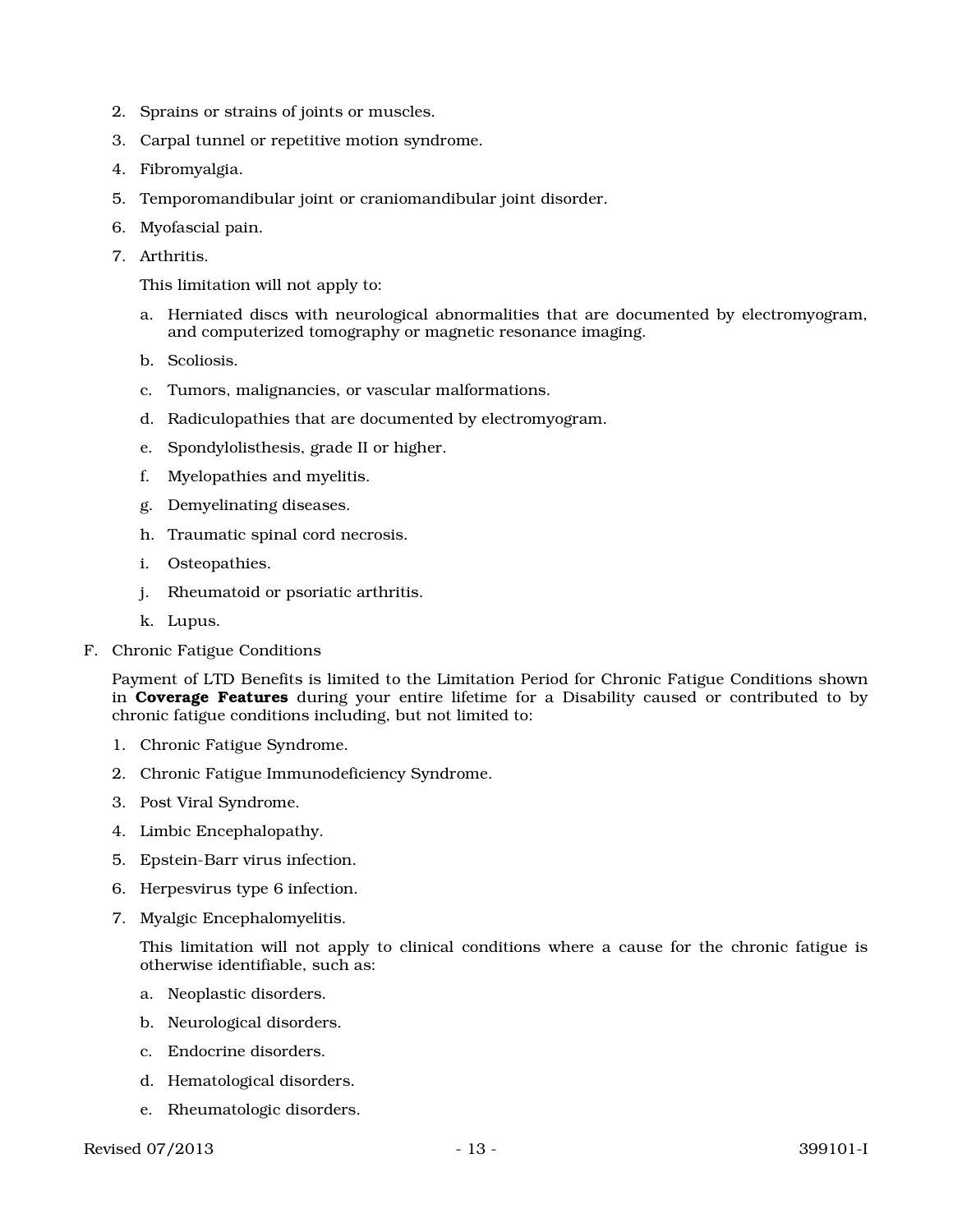- f. Depression.
- G. Chemical And Environmental Sensitivities

Payment of LTD Benefits is limited to the Limitation Period for Chemical And Environmental Sensitivities shown in **Coverage Features** during your entire lifetime for a Disability caused or contributed to by an allergy or sensitivity to chemicals or the environment including, but not limited to:

- 1. Environmental allergies.
- 2. Sick Building Syndrome.
- 3. Multiple Chemical Sensitivity Syndrome.
- 4. Chronic Toxic Encephalopathy.

This limitation will not apply to:

- a. Asthma.
- b. Allergy-induced reactive lung disease.
- H. Return To Work Responsibility

During the Own Occupation Period no LTD Benefits will be paid for any period of Disability when you are able to work in your Own Occupation and able to earn at least 40% of your Indexed Predisability Earnings, but you elect not to work.

During the Any Occupation Period, no LTD Benefits will be paid for any period of Disability when you are able to work in Any Occupation and able to earn at least 40% of your Indexed Predisability Earnings, but elect not to work.

LT.LM.41X

#### CLAIMS

A. Filing A Claim

Claims should be filed on our forms. If you do not receive our forms within 15 days after you ask for them, you may submit your claim in a letter to us. The letter should include the date disability began, and the cause and nature of the disability.

B. Time Limits On Filing Proof Of Loss

You must give us Proof Of Loss within 90 days after the end of the Benefit Waiting Period. If you cannot do so, you must give it to us as soon as reasonably possible, but not later than one year after that 90 day period. If Proof Of Loss is filed outside these time limits, your claim will be denied. These limits will not apply while you lack legal capacity.

C. Proof Of Loss

Proof Of Loss means written proof that you are Disabled and entitled to LTD Benefits. Proof Of Loss must be provided at your expense.

D. Documentation

At your expense, you must submit completed claims statements, your signed authorization for us to obtain information, and any other items we may reasonably require in support of your claim. If you do not provide the documentation within 60 days after we mail you our request, your claim may be denied.

E. Investigation Of Claim

We may investigate your claim at any time.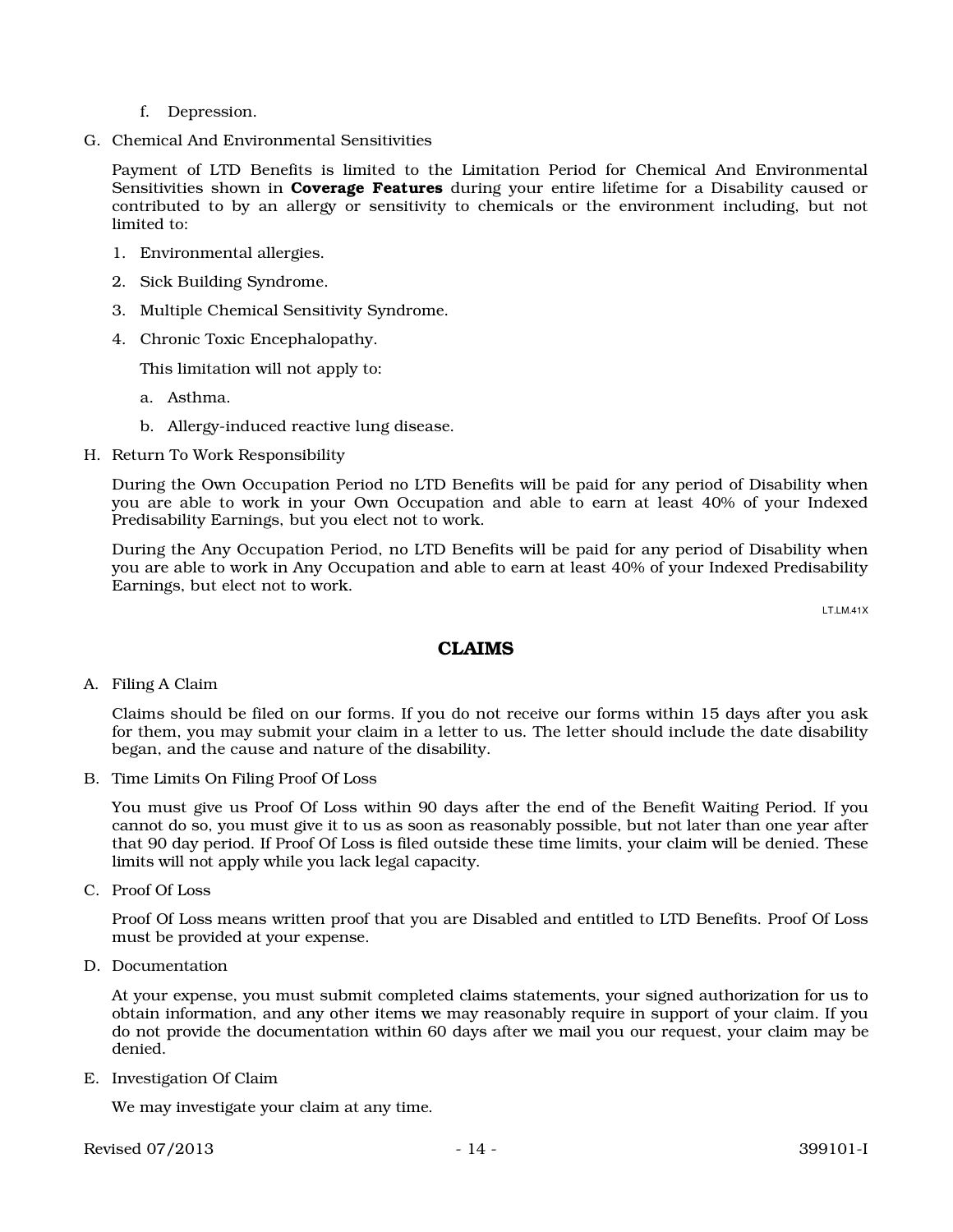At our expense, we may have you examined at reasonable intervals by specialists of our choice. We may deny or suspend LTD Benefits if you fail to attend an examination or cooperate with the examiner.

F. Time Of Payment

We will pay LTD Benefits within 60 days after you satisfy Proof Of Loss.

LTD Benefits will be paid to you at the end of each month you qualify for them. LTD Benefits remaining unpaid at your death will be paid to the person(s) receiving the Survivor Benefit. If no Survivor Benefit is paid, the unpaid LTD Benefits will be paid to your estate.

G. Notice Of Decision On Claim

We will evaluate your claim promptly after you file it. Within 45 days after we receive your claim we will send you: (a) a written decision on your claim; or (b) a notice that we are extending the period to decide your claim for 30 days. Before the end of this extension period we will send you: (a) a written decision on your claim; or (b) a notice that we are extending the period to decide your claim for an additional 30 days. If an extension is due to your failure to provide information necessary to decide the claim, the extended time period for deciding your claim will not begin until you provide the information or otherwise respond.

If we extend the period to decide your claim, we will notify you of the following: (a) the reasons for the extension; (b) when we expect to decide your claim; (c) an explanation of the standards on which entitlement to benefits is based; (d) the unresolved issues preventing a decision; and (e) any additional information we need to resolve those issues.

If we request additional information, you will have 45 days to provide the information. If you do not provide the requested information within 45 days, we may decide your claim based on the information we have received.

If we deny any part of your claim, you will receive a written notice of denial containing:

- a. The reasons for our decision.
- b. Reference to the parts of the Group Policy on which our decision is based.
- c. A description of any additional information needed to support your claim.
- d. Information concerning your right to a review of our decision.
- H. Review Procedure

If all or part of a claim is denied, you may request a review. You must request a review in writing within 180 days after receiving notice of the denial.

You may send us written comments or other items to support your claim. You may review and receive copies of any non-privileged information that is relevant to your request for review. There will be no charge for such copies. You may request the names of medical or vocational experts who provided advice to us about your claim.

The person conducting the review will be someone other than the person who denied the claim and will not be subordinate to that person. The person conducting the review will not give deference to the initial denial decision. If the denial was based on a medical judgment, the person conducting the review will consult with a qualified health care professional. This health care professional will be someone other than the person who made the original medical judgment and will not be subordinate to that person. Our review will include any written comments or other items you submit to support your claim.

We will review your claim promptly after we receive your request. Within 45 days after we receive your request for review we will send you: (a) a written decision on review; or (b) a notice that we are extending the review period for 45 days. If the extension is due to your failure to provide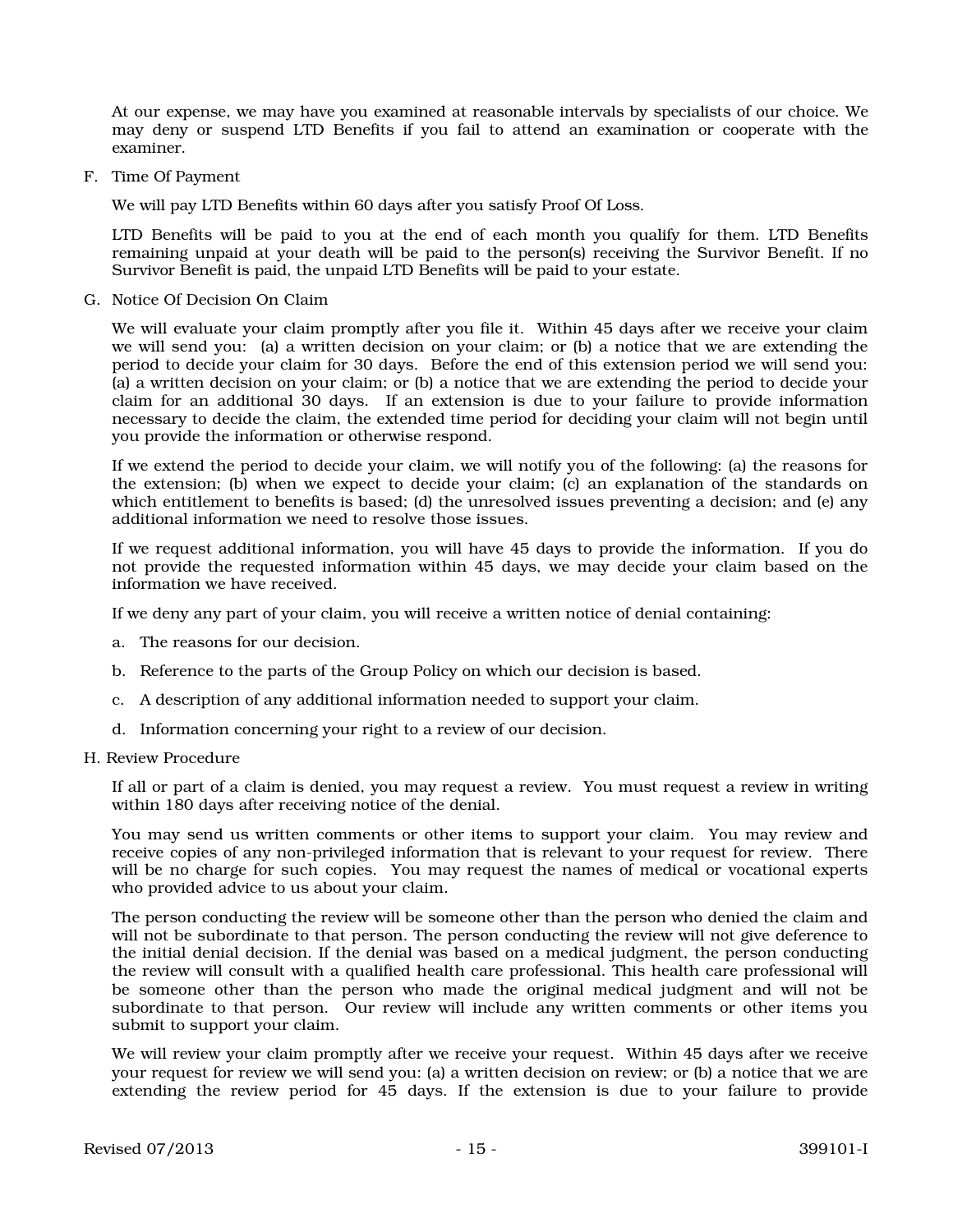information necessary to decide the claim on review, the extended time period for review of your claim will not begin until you provide the information or otherwise respond.

If we extend the review period, we will notify you of the following: (a) the reasons for the extension; (b) when we expect to decide your claim on review; and (c) any additional information we need to decide your claim.

If we request additional information, you will have 45 days to provide the information. If you do not provide the requested information within 45 days, we may conclude our review of your claim based on the information we have received.

If we deny any part of your claim on review, you will receive a written notice of denial containing:

- a. The reasons for our decision.
- b. Reference to the parts of the Group Policy on which our decision is based.
- c. Information concerning your right to receive, free of charge, copies of non-privileged documents and records relevant to your claim.

If your claim has been denied in whole or in part and you have exhausted all administrative remedies provided by the Group Policy, you are entitled to have your claim reviewed de novo in a court of competent jurisdiction and to a trial by jury.

I. Assignment

The rights and benefits under the Group Policy are not assignable.

LT.CL.01X

#### TIME LIMITS ON LEGAL ACTIONS

No action at law or in equity may be brought until 60 days after you have given us Proof Of Loss. No such action may be brought more than three years after the earlier of:

- 1. The date we receive Proof Of Loss; and
- 2. The end of the period within which Proof Of Loss is required to be given.

LT.TL.01

#### INCONTESTABILITY PROVISIONS

A. Incontestability Of Member's Insurance

Any statement you make to obtain insurance is a representation and not a warranty.

No misrepresentation by you will be used to reduce or deny your claim or contest the validity of your insurance unless:

- 1. Your insurance would not have been approved if we had known the truth; and
- 2. We have given you a copy of a written instrument signed by you which contains your misrepresentation.

After your insurance has been in effect for two years, we will not use a misrepresentation by you to reduce or deny your claim, unless it was a fraudulent misrepresentation.

B. Incontestability Of Group Policy

Any statement made by the Policyholder or Employer to obtain the Group Policy is a representation and not a warranty.

No misrepresentation by the Policyholder or Employer will be used to deny a claim or to deny the validity of the Group Policy unless:

Revised 07/2013 **- 16 - 399101-I**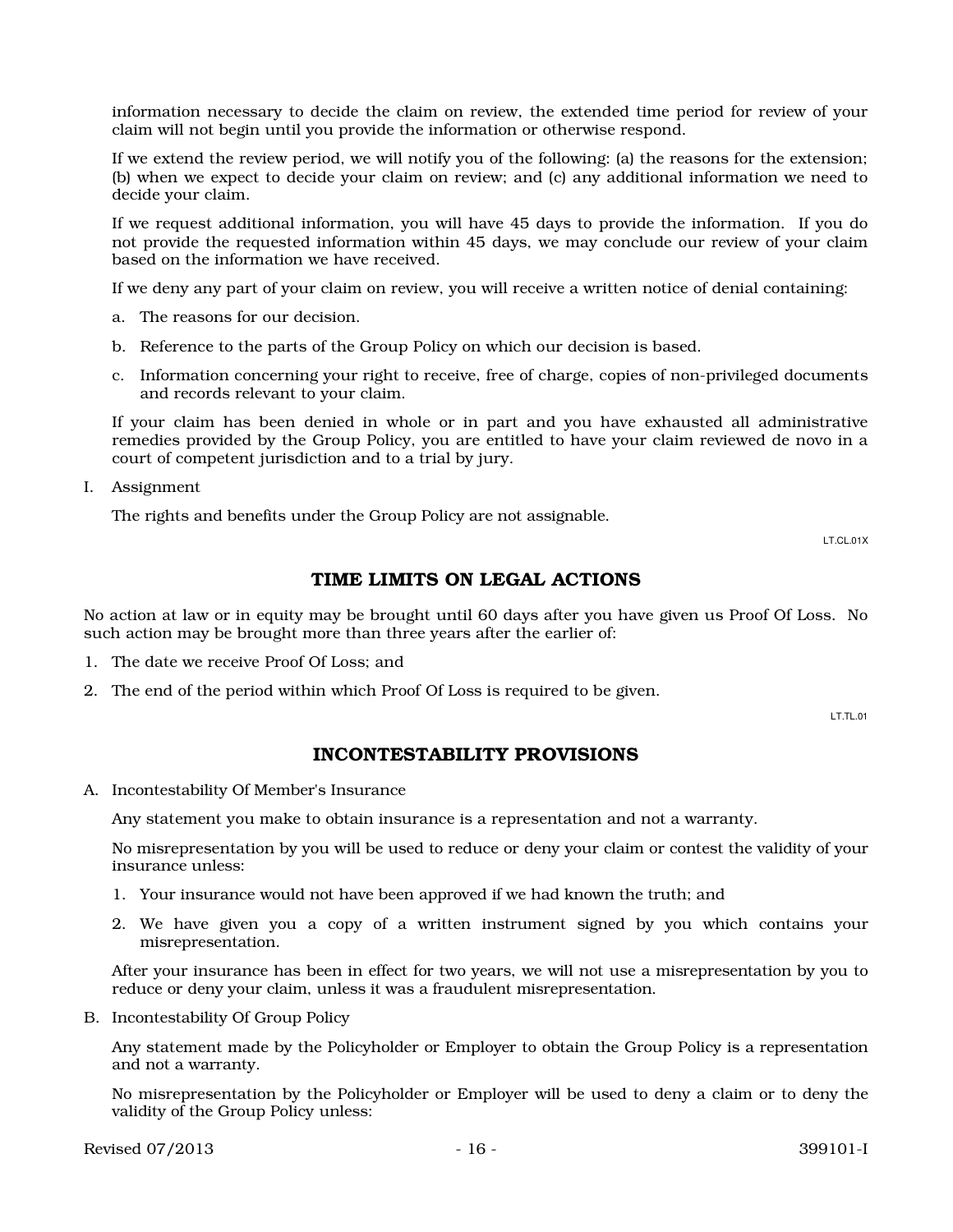- 1. The Group Policy would not have been issued if we had known the truth; and
- 2. We have given the Policyholder or Employer a copy of a written instrument signed by the Policyholder or Employer which contains the misrepresentation.

The validity of the Group Policy will not be contested after it has been in force for two years, except for nonpayment of premiums or fraudulent misrepresentations.

LT.IN.01

### WHEN YOUR INSURANCE BECOMES EFFECTIVE

You must apply in writing for insurance, provide Evidence of Insurability and agree to pay premiums.

Subject to the **Active Work Provisions**, your insurance becomes effective on the first day of the calendar month following the date we approve your Evidence Of Insurability.

LT.EF.03X

### ACTIVE WORK PROVISIONS

A. Active Work Requirement

If you are incapable of Active Work because of Physical Disease, Injury, Pregnancy or Mental Disorder on the day before the scheduled effective date of your insurance, your insurance will not become effective until the day after you complete one full day of Active Work as an eligible Member.

Active Work and Actively At Work mean performing the Material Duties of your Own Occupation at your Employer's usual place of business.

You will also meet the Active Work requirement if:

- 1. You were absent from Active Work because of a regularly scheduled day off, holiday, or vacation day;
- 2. You were Actively At Work on your last scheduled work day before the date of your absence; and
- 3. You were capable of Active Work on the day before the scheduled effective date of your insurance.
- B. Changes In Insurance

This Active Work requirement also applies to any increase in your insurance. However, if you return to Active Work during a period of Disability or Temporary Recovery (see **Temporary** Recovery), you will not qualify for any change in insurance caused by a change in:

- 1. Your status as a member of a class;
- 2. The rate of earnings used to determine your Predisability Earnings; or
- 3. The terms of the Group Policy.

LT.AW.05

## CONTINUITY OF COVERAGE

Waiver Of Active Work Requirement

If you were insured under the Prior Plan on the day before the effective date of your Employer's coverage under the Group Policy, you can become insured on the effective date of your Employer's coverage without meeting the Active Work requirement. See Active Work Provisions.

The LTD Benefit payable for a period of continuous Disability beginning before you meet the Active Work requirement will be:

Revised 07/2013 **- 17 - 399101-I**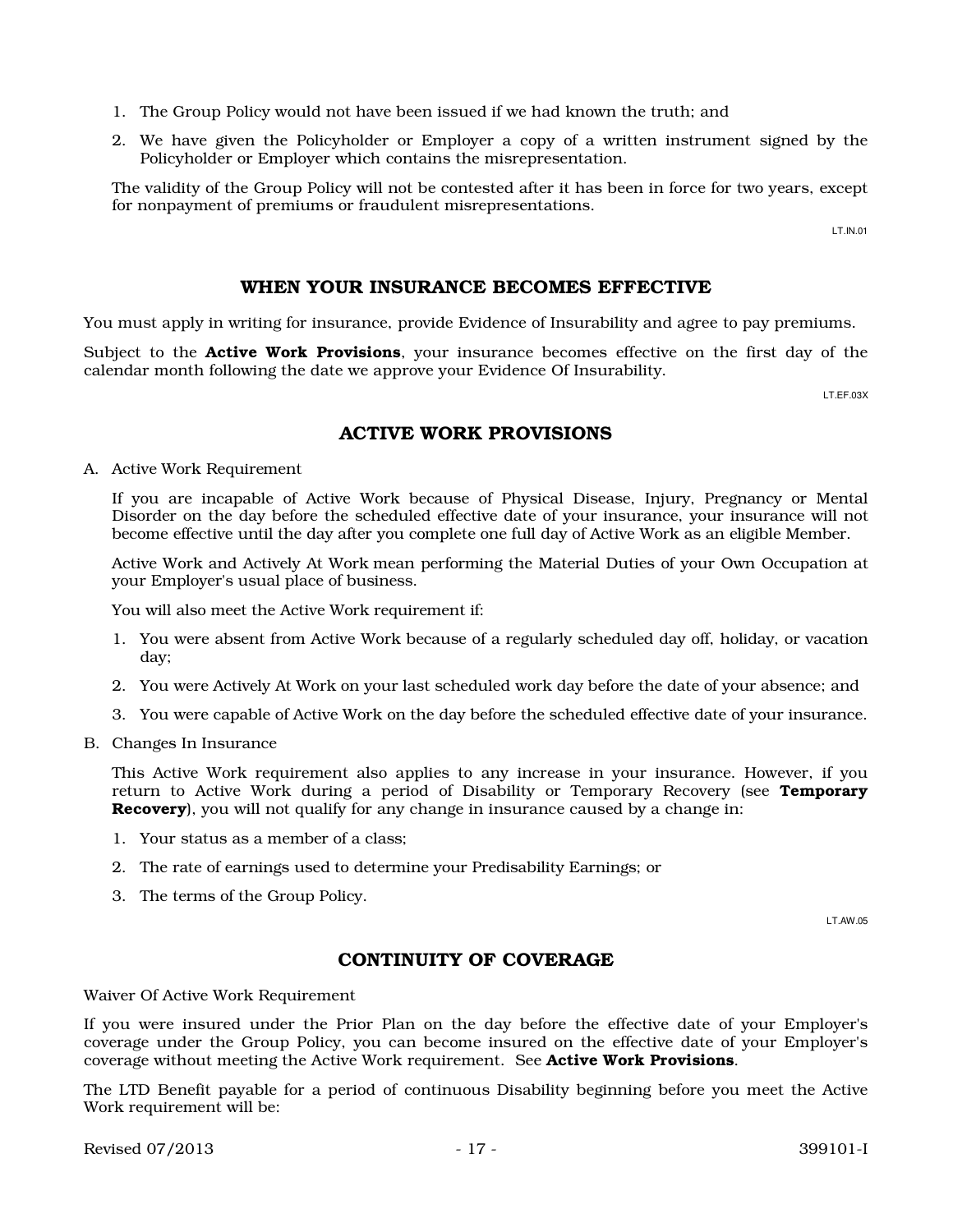- 1. The monthly benefit payable under the terms of the Group Policy; reduced by
- 2. Any benefits payable under the Prior Plan.

There is no Minimum LTD Benefit if there is a reduction by benefits payable under the Prior Plan.

LT2.CC.02X

## WHEN YOUR INSURANCE ENDS

Your insurance ends automatically on the earliest of:

- 1. The date the last period ends for which you made a premium contribution, if your insurance is Contributory.
- 2. The date the Group Policy terminates.
- 3. The last day of the calendar month following the date your employment terminates.
- 4. The last day of the calendar month following the date you cease to be a Member. However, if you cease to be a Member because you are not working the required minimum number of hours, your insurance will be continued during the following periods, unless it ends under 1 through 3 above.
	- a. While your Employer is paying you at least the same Predisability Earnings paid to you immediately before you ceased to be a Member.
	- b. During the Benefit Waiting Period and while LTD Benefits are payable.
	- c. During a leave of absence if continuation of your insurance under the Group Policy is required by a state-mandated family or medical leave act or law.
	- d. During any other leave of absence approved by your Employer in advance and in writing and scheduled to last the period shown in the Coverage Features.

LT.EN.16X

### REINSTATEMENT OF INSURANCE

If your insurance ends, you may become insured again as a new Member. However, the following will apply.

- 1. If your insurance ends because you cease to be a Member, and if you become a Member again within 90 days, the Eligibility Waiting Period will be waived and you will not be required to submit Evidence of Insurability to become insured again. Subject to the Active Work Provisions, your insurance will become effective on the first day of the calendar month following the later of: (a) the date you become a Member; and (b) the date you apply for insurance, if you apply within 31 days of the date you become a Member.
- 2. If your insurance ends because you are on a federal or state mandated family or medical leave of absence, and you become a Member again immediately following the period allowed, your insurance will be reinstated pursuant to the federal or state mandated family or medical leave act or law.

LT.RE.01X

### DEFINITIONS

Benefit Waiting Period means the period you must be continuously Disabled before LTD Benefits become payable. No LTD Benefits are payable for the Benefit Waiting Period. See **Coverage Features**.

Contributory means you pay all or part of the premium for your insurance.